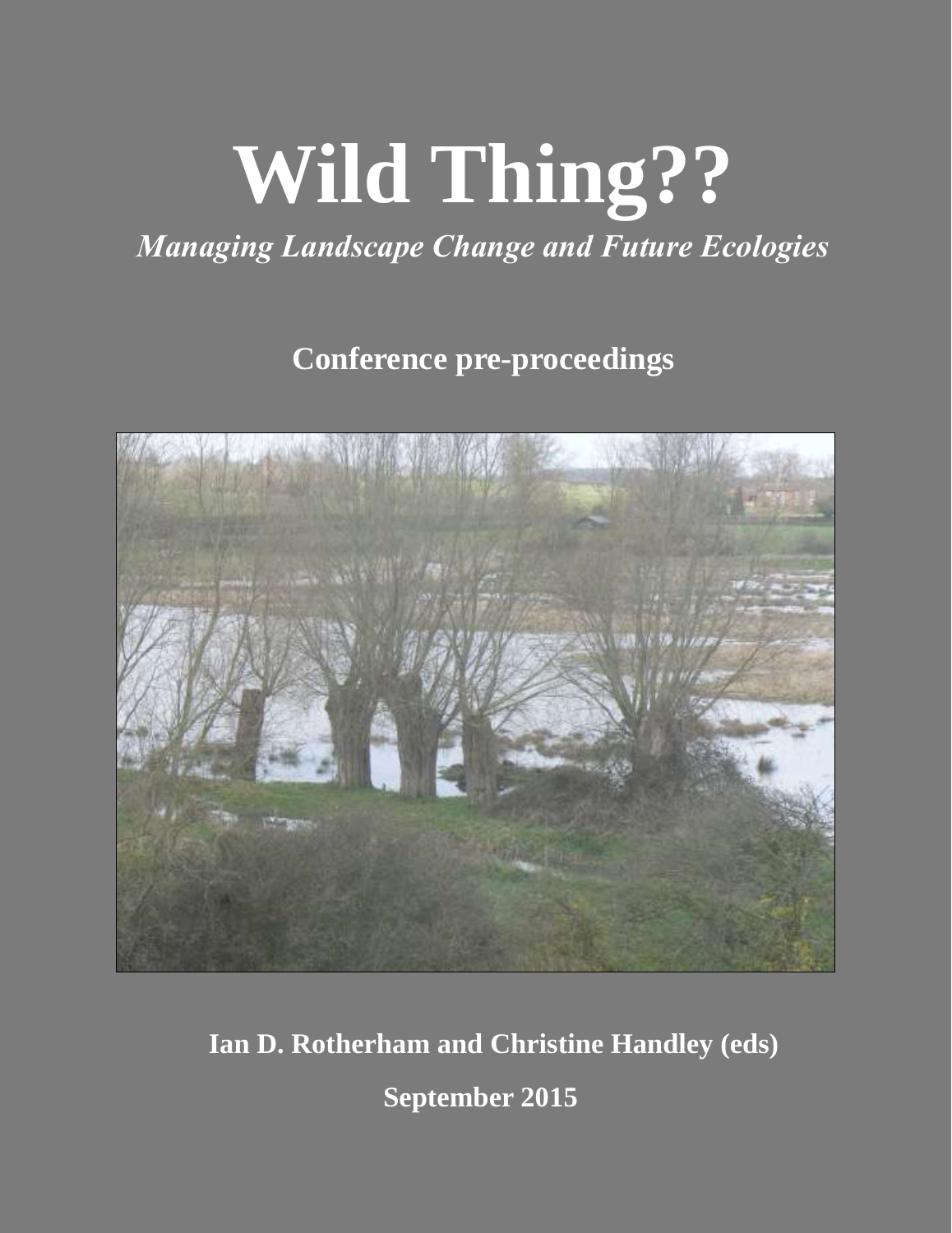*Wild Thing?? conference proceedings, September 2015*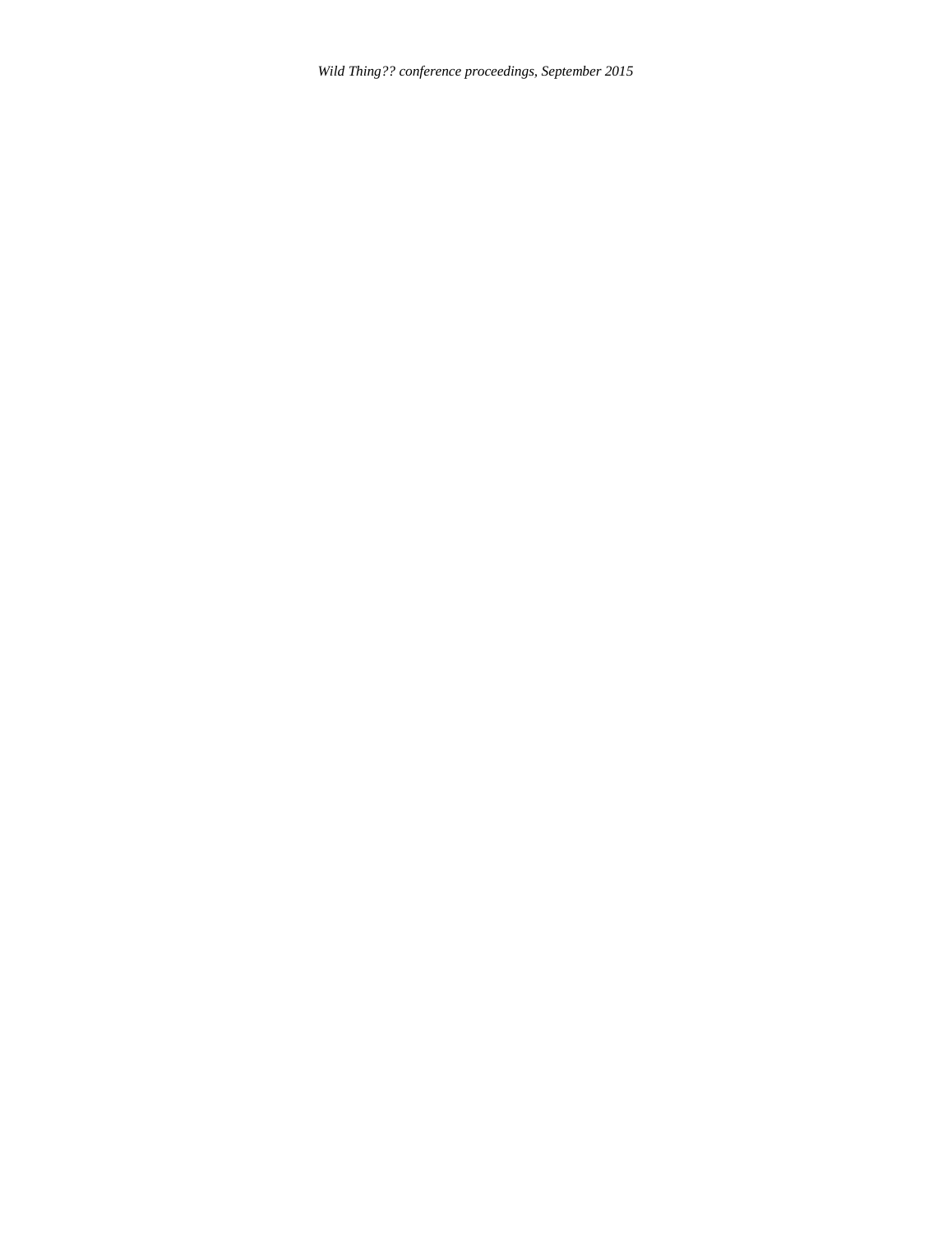# **Wild Thing??**

#### *Managing Landscape Change and Future Ecologies*

### *Pre-published conference proceedings*

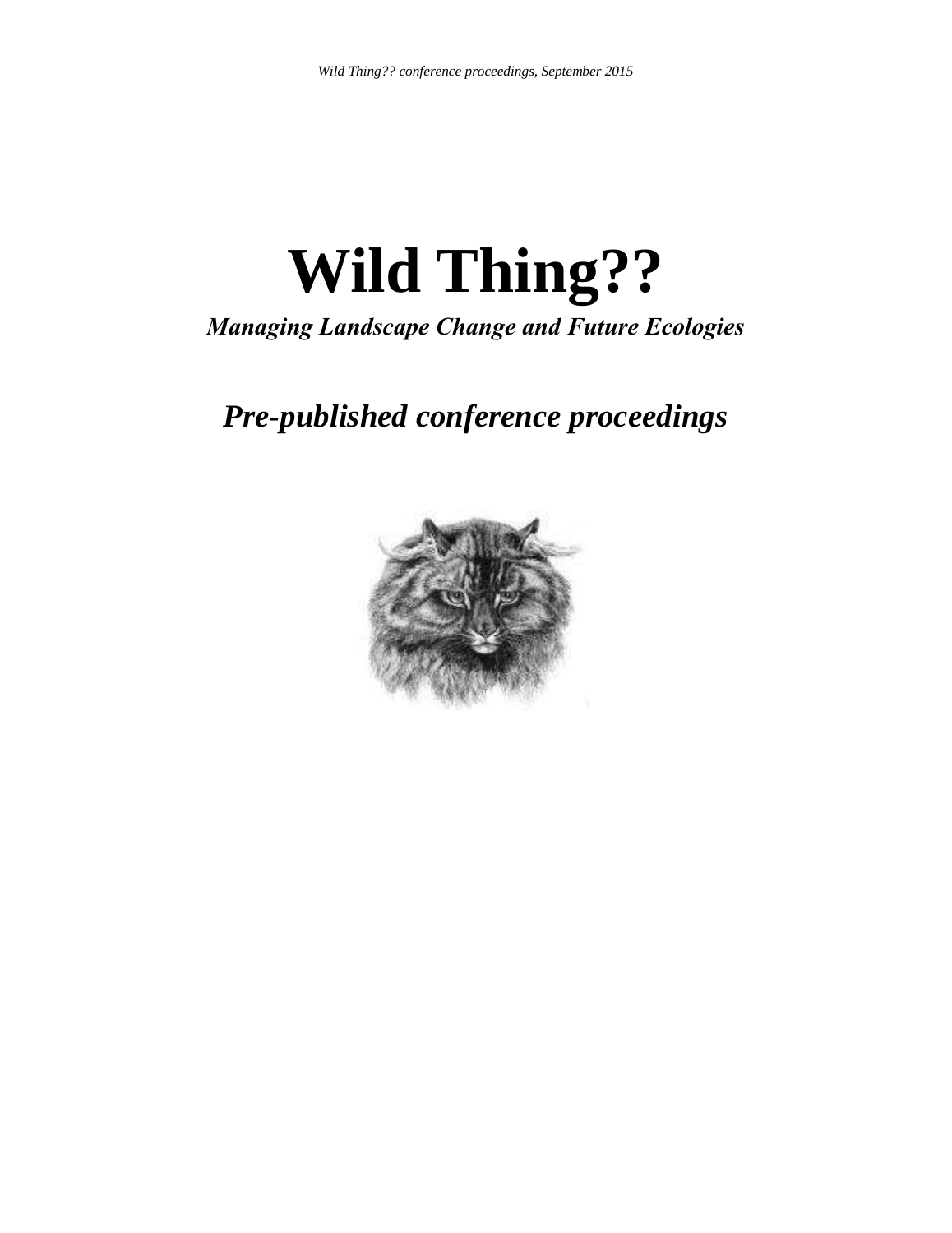## *Managing landscape resilience: the example of the New Forest*

**Adrian C. Newton, Elena Cantarello, Sarah Douglas, Philip Martin, Paul Evans, Arjan Gosal.** 

Centre for Ecology, Environment and Sustainability, Bournemouth University.

#### **Abstract**

Are wild landscapes relatively resilient to environmental change? This question is examined in relation to the New Forest National Park, UK. As the most extensive area of semi-natural vegetation in lowland England, the New Forest offers a valuable opportunity for examining resilience at the landscape scale. Evidence is provided from historical profiling, species distribution modelling, long-term monitoring and landscape-scale modelling, supported by collection of empirical data. Results indicate that: (i) the New Forest has been remarkably resilient as a socio-ecological system, having withstood many internal and external shocks over the past nine centuries; (ii) the extent of woodland cover appears to be very resilient to multiple forms of disturbance, despite the high densities of large herbivores present; (iii) climate change will likely improve the availability and condition of habitat for some species, while adversely affecting others; (iii) some elements of this system are currently undergoing major changes in structure and composition as a result of multiple stressors, including climate change. While this research has highlighted the resilience of the New Forest, results also suggest that the value of this landscape to both wildlife and people could be vulnerable, particularly if climate change interacts with the other novel stressors now affecting the system.

*Keywords: biodiversity, conservation, disturbance, landscape, management, protected area, resilience, socio-ecological system, stability, woodland.*

#### **Introduction**

The focus of this volume is on 'wild' landscapes and 'rewilding', exploring the idea that wilder landscapes might in some way be preferable, for both wildlife and human society. Our previous research has provided evidence that rewilding initiatives undertaken at the landscape scale are likely to provide benefits both to biodiversity, through improvements in habitat extent and condition, and to people, through increased provision of ecosystem services (Hodder *et al.,* 2014, Newton *et al*., 2012). The current paper addresses a different question: are wild landscapes likely to be relatively resilient to environmental change? Before attempting to answer this question, it is useful to consider the concept of resilience itself.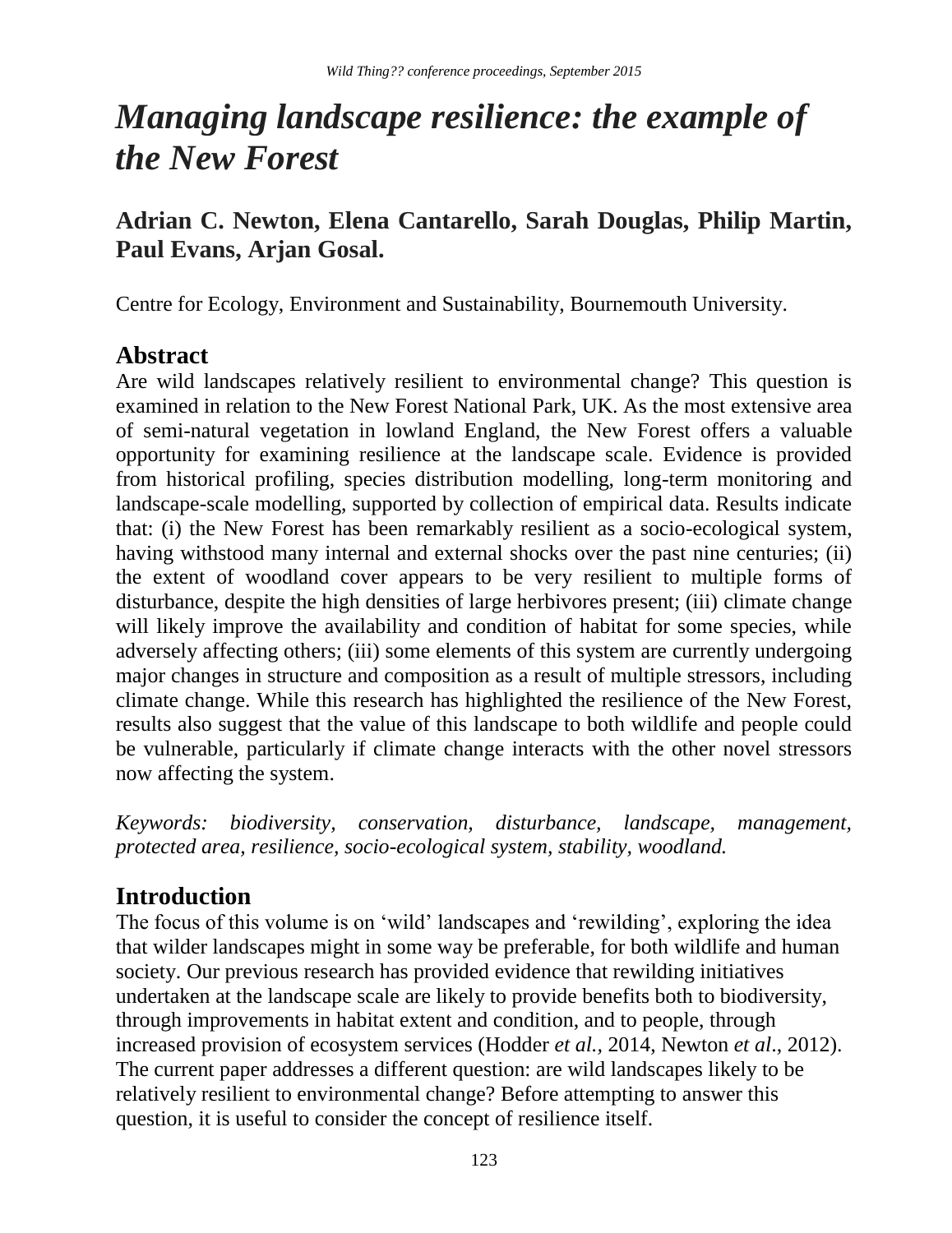The term 'resilience' is increasingly being included among environmental policy. Examples include the Convention on Biological Diversity (CBD), which aims to achieve the enhancement of 'ecosystem resilience … through conservation and restoration' (CBD COP 10 Decision X/2), and the Intergovernmental Panel on Climate Change (IPCC), which aims to "build resilience" to climate change (IPCC, 2014). In the UK, recently developed environmental policy refers repeatedly to resilience, including phrases such as 'creating a resilient ecological network', 'resilient landscape' and 'robust and resilient ecosystems', while mentioning "a new, restorative approach which rebuilds nature and creates a more resilient natural environment for the benefit of wildlife and ourselves" (HM Government, 2011). The impetus for this new focus on developing a resilient ecological network at the national scale in the UK was informed by a major scientific review, '*Making space for nature*', which again referred to resilience throughout (Lawton *et al*., 2010).

The reasons for the increasing popularity of resilience as a policy goal are political as well as scientific. The word 'resilience' generally has positive associations, implying an ability to tolerate or cope with the profound changes in climate that are anticipated; it is therefore preferable to terms with more negative connotations, such as 'impact' or 'vulnerability' (McEvoy *et al.,* 2013; Sudmeier-Rieux, 2014). As a scientific concept, however, the definition of resilience has been the focus of significant debate (McEvoy *et al.,* 2013, Newton & Cantarello, 2015). Broadly speaking, resilience is a measure of the persistence of an ecosystem and its ability to absorb disturbance (Holling, 1973), or the ability of an ecosystem to maintain its functions when faced with novel disturbance (Webb, 2007). However, many different definitions of resilience have been proposed by researchers (Grimm & Wissel, 1997; Newton & Cantarello, 2015). One key element of resilience is the rate of recovery of an ecosystem following a disturbance event. This may usefully be referred to as 'recovery', to differentiate it from other aspects of resilience (Standish *et al*., 2014). Another element is 'resistance', which can be defined as the ability of an ecosystem to remain essentially unchanged despite the presence of disturbances [\(Grimm & Wissel, 1997\).](file:///C:/Users/Chris/Desktop/Wild%20Thing%20pre-proceedings%200915/adrian%20newton/Newton%20et%20al.%20v1.doc%23_ENREF_40) A further useful property is 'persistence', which relates to the extent to which an ecosystem or community is able to continue over time, in the presence of disturbance (Donohue *et al.,* 2013; Grimm & Wissel, 1997).

The application of such concepts at the landscape scale is at an early stage, and little attention has been given to how a "resilient landscape" might be defined or assessed. Examples of recent research include:

• Cumming (2011), who attempted to integrate the principles of landscape ecology and ideas about resilience in social–ecological systems through the concept of spatial resilience, which focuses on the importance of location,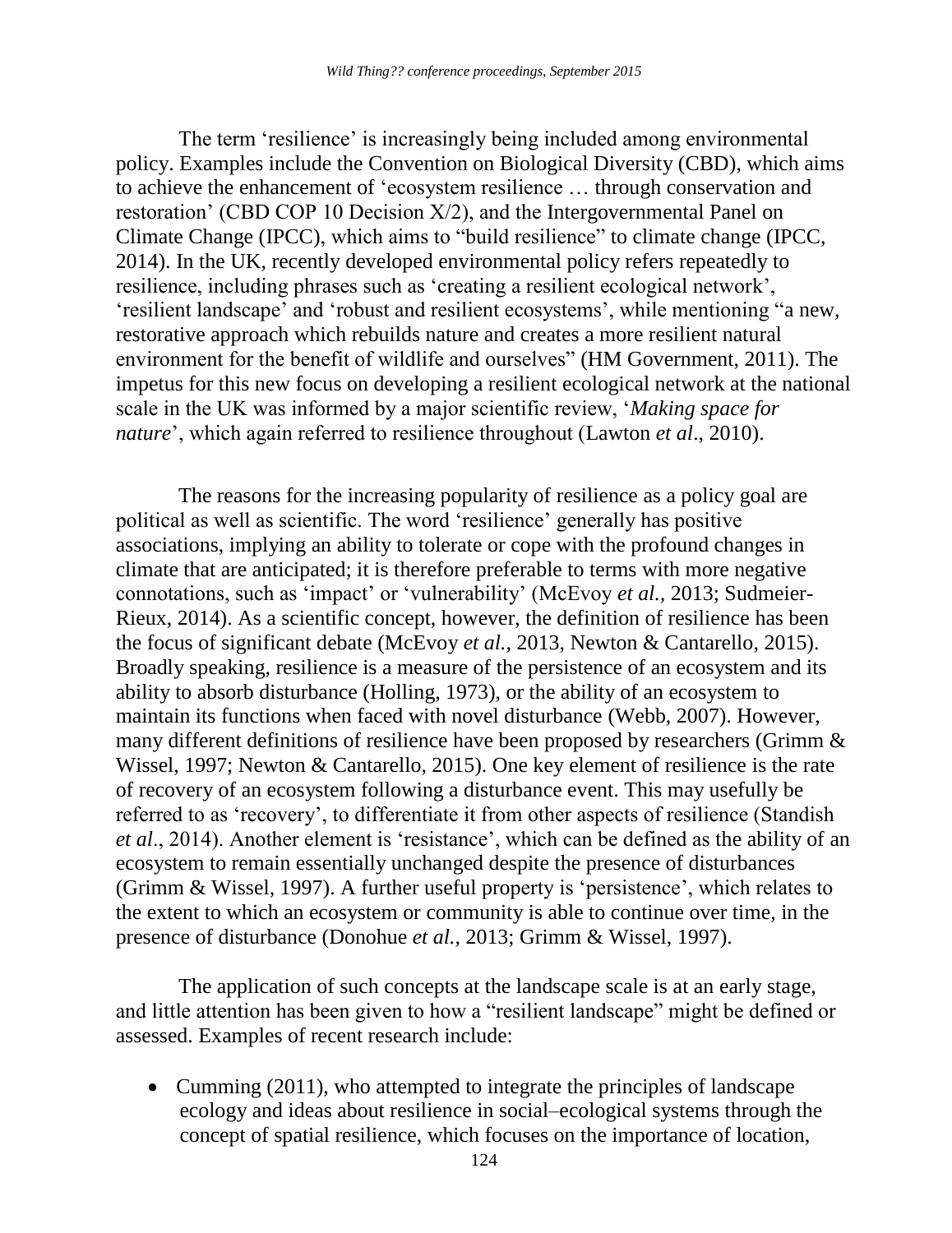connectivity and context for resilience, based on the idea that "spatial variation in patterns and processes at different scales both impacts and is impacted by local system resilience".

- Cumming *et al.* (2013), who viewed the resilience of an entire landscape "as a spatially located complex adaptive system that includes both social and ecological components and their interactions". Landscape resilience was identified as emphasizing "the ability of the system to cope with perturbations (and the related topics of uncertainty, innovation, and adaptation)".
- Wu (2013), who suggested that landscape resilience "necessitates the explicit consideration of the composition and spatial arrangement of landscape elements".
- Fischer *et al.* (2006), who provided ten guiding principles to help maintain biodiversity, ecosystem function and resilience in production landscapes, including include structurally characteristic patches of native vegetation, corridors and stepping stones between them, a structurally complex matrix, and buffers around sensitive areas. However, no indication was given how such principles might specifically strengthen resilience.
- $\bullet$  Buma & Wessman (2011), who in a study of a subalpine forest landscape, suggested that novel, multiple disturbances may exceed the resilience of an ecosystem, leading to recovery pathways becoming unpredictable, increased landscape heterogeneity and formation of alternate stable cover types in areas of previously similar forest cover.
- Turner *et al.* (2013), who examined the importance of spatial heterogeneity for the resilience of forested landscapes, particularly with respect to the provision of ecosystem services in relation to environmental change.

Despite these recent research efforts, guidance is lacking regarding how the concept of landscape resilience may be applied in practice, which is likely to hinder efforts to implement and monitor current environmental policy. As a step towards developing this guidance, this paper examines landscape resilience in relation to the specific case of the New Forest. As the most extensive area of semi-natural vegetation in lowland England, the New Forest provides a valuable opportunity for examining resilience at the landscape scale. While the New Forest cannot be considered as entirely "wild", it provides a rare lowland example of an extensive area where populations of large herbivores are allowed to roam freely, and successional vegetation dynamics can be observed at the landscape scale (Newton *et al*., 2013a,b). As such, it provides an influential exemplar for many rewilding initiatives (Vera, 2000). Following a brief overview of the study area, some recent research activities are described that provide a range of different perspectives on how resilience may be analysed and assessed.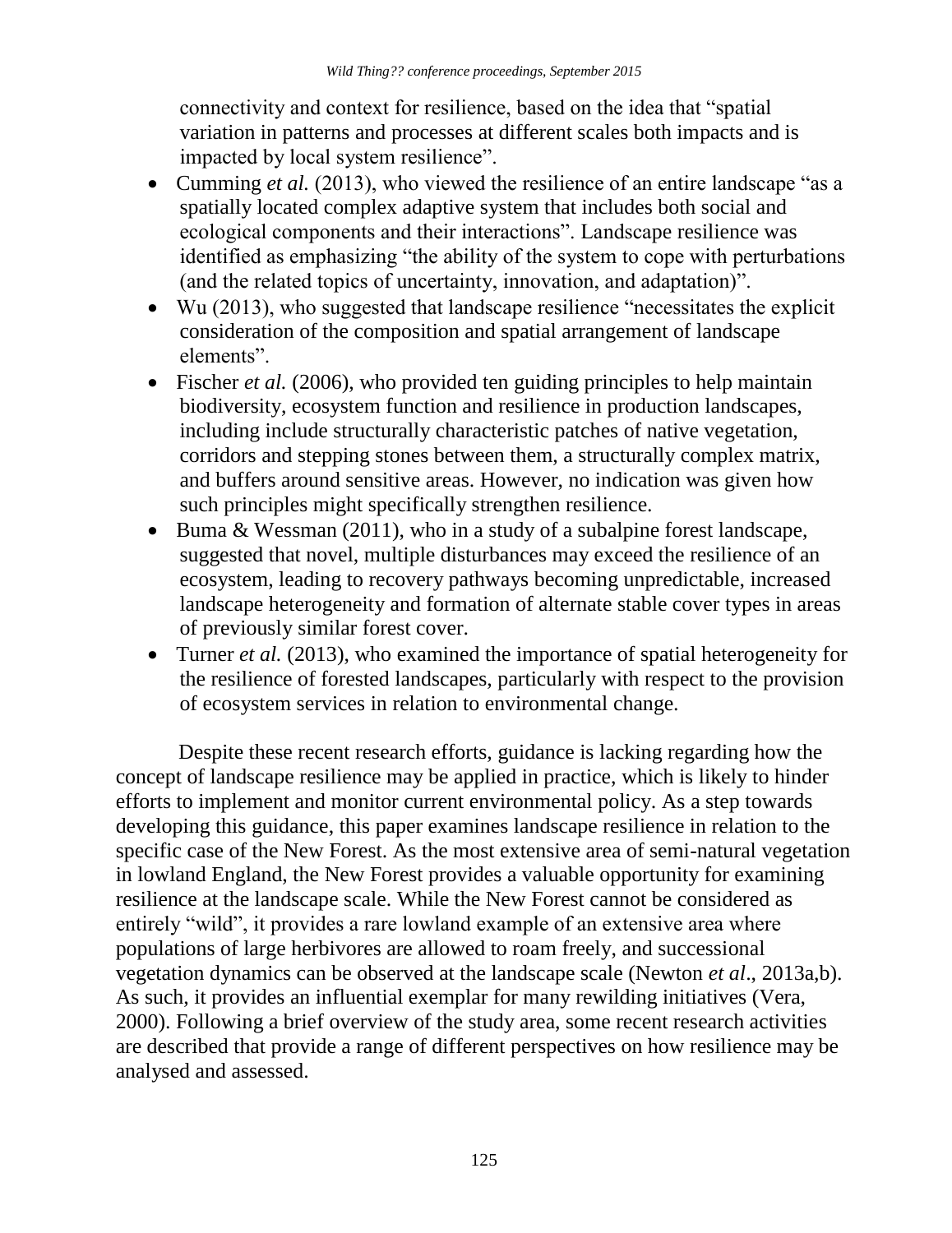#### **Study area: the New Forest**

The New Forest National Park is situated on the south coast of England in the counties of Hampshire and Wiltshire (Longitude from 1°17'59'' to 1°48'8'' W, Latitude from 50°42'19'' to 51°0'17'' N). The Park was designated in 2005 and extends over 57,100 ha (Newton, 2010). Its importance for biodiversity conservation is reflected in its many designations, with some 20 SSSIs, six Natura 2000 sites and two Ramsar Convention sites included at least partly within its boundaries (Newton, 2010). The vegetation is a mosaic of pasture woodland, heathland, grassland, scrub and mire communities. Its present character is strongly dependent on its history as a medieval hunting forest, and the long-term survival of a commoning system (Newton, 2013). As a result, this landscape has developed under the influence of large, freeranging herbivores, including deer as well as livestock, over a prolonged period (Tubbs, 2001). In recent years, some 6000–7400 livestock, principally ponies and cattle, have been pastured in the New Forest, and roam freely over a large part of the area. Around 2000 deer are also present in the Park (Newton, 2010; 2011).

#### **Resilience of the New Forest as a socio-ecological system**

Much of the recent resilience literature focuses on the concept of social-ecological systems (e.g. Turner *et al*., 2013), in which humans and the natural environment are considered as two aspects of the same, integrated system (Berkes  $\&$  Folke, 1998). In this context, resilience has been defined in a number of different ways (Newton & Cantarello, 2015). While generally focusing on the capacity of the system to absorb shocks and still maintain function, other potential aspects of resilience have also been highlighted, including the capacity for renewal, re-organization and development (Folke, 2006). One of the principal challenges to applying the concept of resilience in practice is the difficulty associated with measuring it (Newton & Cantarello, 2015). In relation to social-ecological systems, Carpenter *et al.* (2005) highlight the need to infer resilience indirectly from surrogates or proxies using methods such as stakeholder consultation, model exploration and historical profiling.

In the New Forest, Newton (2011) applied the technique of historical profiling to examine the resilience of the New Forest as a social-ecological system over a timescale of many centuries. Following Carpenter *et al.* (2005), this method was used to identify distinct system states or regimes, then to analyze transitions between them to examine system dynamics and the implications for biodiversity conservation. Results highlighted the fact that over the past >900 years, the New Forest has experienced a number of external shocks that have impacted on its functioning as a social-ecological system (Newton 2011). These include:

 Major crises in public health during the Medieval period, including the European Famine of 1315–21 and the Black Death of 1346–53, which led to widespread human mortality and socio-economic instability.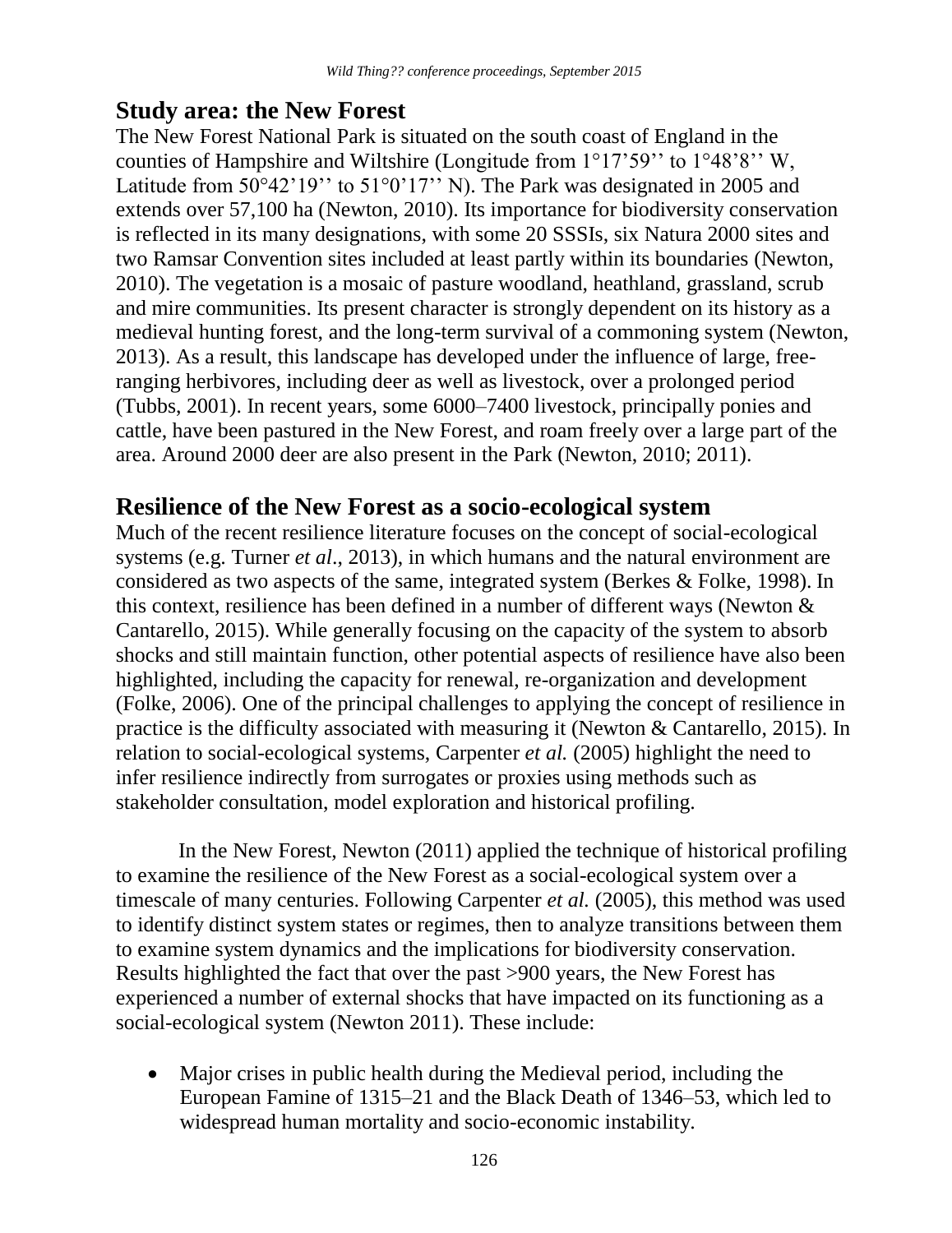A period of significant climate change (1550-1850) referred to as the 'Little Ice Age', characterised by lower winter temperatures throughout north-west Europe.

The specific impacts of these shocks on the New Forest are not well documented, although there is possible evidence of abandonment of agricultural land following the Black Death (Tubbs, 2001, p. 61). Other major events affecting the New Forest, which are better documented, primarily result from changes in how it was governed. A series of laws were introduced from its inception as a Royal Forest in 1079 to its designation as a National Park in 2005 (Table 1). Primarily these reflect the long-term conflict between the interests of the monarchy and the rights of local people ('commoners'), which the monarchy repeatedly sought to regulate through the introduction of successive legislation.

One of the most important events was the 1851 Deer Removal Act, which marked the formal end of Royal ownership of deer and stipulated that they should be 'removed'. While the reason for this was cited as reducing impacts on surrounding private lands, this was essentially a pretext for enclosing substantial areas of common land as 'compensation' to the monarchy. In this way, the area available to commoners was reduced, and the area available for silviculture increased. At the same time, the rights of many individual commoners were removed. The ultimate aim was to remove Forest Law from the New Forest ('disafforestation'), which could have resulted in the entire Forest being enclosed and essentially privatised, a fate that befell many other areas of common land in England around this time. The 1851 Act therefore represented a major threat to traditional land use patterns in the New Forest, and ultimately to its biodiversity and cultural values. The Act sparked a major revolt among commoners, which was associated with a public campaign involving academics, artists and naturalists, as well as private landowners. The publicity campaign and political lobbying were eventually successful, leading to the 1877 New Forest Act, which prevented further creation of enclosure of common land and strengthened the rights of commoners (Table 1). This therefore provides a very early example of a successful conservation campaign being conducted.

A second major crisis occurred at the end of the 1960s. For much of the early twentieth century, under the management of the Forestry Commission, timber production became the primary goal. Many native broadleaved woods were harvested for timber and extensive areas were converted to plantations of exotic conifers, with a consequent reduction in habitat value (Tubbs, 2001). Plans were developed to virtually eliminate native tree species from the Inclosures, through a process of extensive clearfelling. This led to a major public outcry, which led to direct intervention by the relevant Government Minister. The outcome was strengthened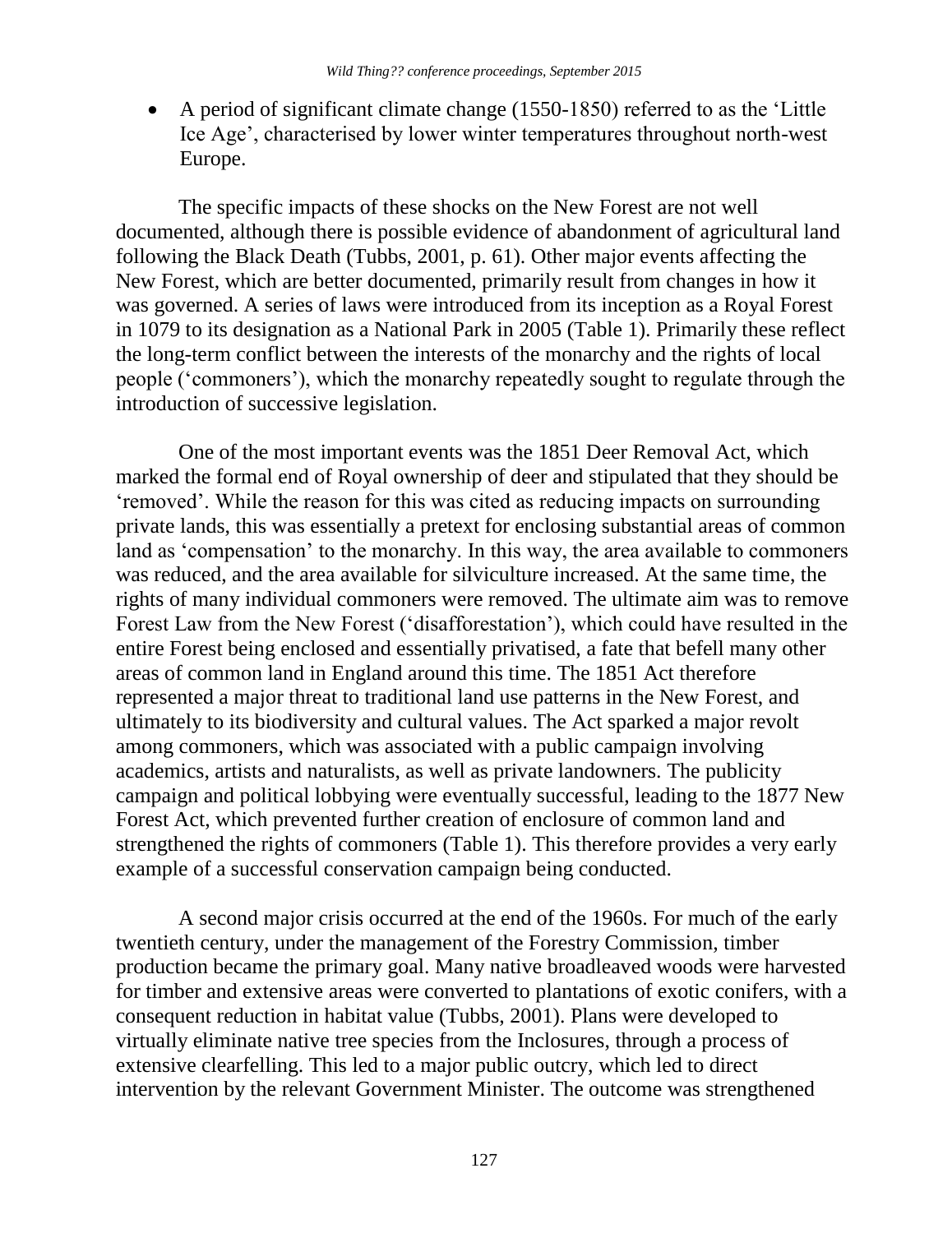conservation of the native woodlands including a cessation of conversion of broadleaves to conifers in the Inclosures (Tubbs, 2001; Newton, 2011).

| Table 1. Historical profile of the New Forest, identifying some principal events and their |
|--------------------------------------------------------------------------------------------|
| associated impacts. (Adapted from Newton, 2011).                                           |

| 1079 The designation of the New Forest as a Royal Forest by<br>Introduced Forest Law, which imposed the monarch's<br>King William I.<br>exclusive ownership of deer and other game and aimed to<br>protect their habitat. Regulated traditional land uses; likely to<br>have increased deer populations.<br>This established the basis for the future exploitation of<br>1542 Act<br>woodlands for timber, leading to impacts on woodland<br>composition and structure.<br>1698 Act for the Increase and Preservation of Timber in the<br>First large-scale efforts at establishing tree plantations, through<br>New Forest.<br>the creation of Inclosures from which livestock were excluded.<br>The Act gave statutory recognition to common rights, but<br>resulted in conflicts with commoners over loss of grazing land.<br>Construction of the railway increased recreational access to the<br>1845 Opening of London to Dorchester railway.<br>New Forest. Income from sale of land was used to finance<br>drainage activities, aimed at converting the Forest to<br>agricultural land.<br>1851 Deer Removal Act.<br>Relinquished the interest of the monarchy in the deer, which<br>were heavily culled. As compensation, enclosed 10,000 acres<br>were enclosed for establishment of timber plantations, which<br>together with imposition of Forest Laws, provoked large-scale<br>revolts among commoners and gentry. Resulted in large-scale<br>introduction of exotic conifer plantations and drainage works.<br>No further creation enclosure allowed, and no further<br>1877 New Forest Act.<br>Inclosures permitted other than that granted under previous<br>Acts. Strengthened commoner's rights through reestablishment<br>of the Verderers Court.<br>1914-1918, 1939-1945 The First and Second World Wars<br>Extensive harvesting of native woodlands for timber, which<br>were then converted to exotic conifer plantations. Large tracts<br>of land used for airfields, firing ranges and food supplies in the<br>Second World War.<br>1923 Forestry (Transfer of Woods) Act<br>Forestry Commission takes over responsibility for management<br>of New Forest from the monarchy. This resulted in successive<br>attempts to convert native woodlands to exotic conifer<br>plantations, exploit native woods commercially, and enclose<br>more land.<br>The New Forest Act 1949.<br>Act set out requirement for Forestry Commission to maintain<br>drainage and scrub control for grazing interests, which led to<br>significant drainage between 1965 and 1986. Created<br>additional Inclosures (2005 acres).<br>The New Forest Act 1964.<br>Alteration of the boundary and addition of fencing and cattle<br>grids controlled livestock movement, and increased grazing<br>intensity. Created a new obligation for Forestry Commission<br>and Verderers to give due regard to nature conservation<br>interests. Granted permission to carry out silvicultural<br>interventions in native woodland.<br>Woodland crisis 1968-1971.<br>Plans developed for extensive clearfelling and commercial<br>exploitation of native woods, which led to a public outcry.<br>Ministers Mandate (1971) subsequently introduced, declaring<br>that unenclosed woods were to be conserved 'without regard to<br>timber production objectives', and prevented further<br>coniferisation of Inclosures.<br>The New Forest National Park Establishment Order 2005.<br>New Forest designated a National Park, implementing a<br>recommendation made 14 years previously. Also designated as<br>a Special Area of Conservation (SAC), under the EU Habitats | <b>Event</b> | Impact     |
|---------------------------------------------------------------------------------------------------------------------------------------------------------------------------------------------------------------------------------------------------------------------------------------------------------------------------------------------------------------------------------------------------------------------------------------------------------------------------------------------------------------------------------------------------------------------------------------------------------------------------------------------------------------------------------------------------------------------------------------------------------------------------------------------------------------------------------------------------------------------------------------------------------------------------------------------------------------------------------------------------------------------------------------------------------------------------------------------------------------------------------------------------------------------------------------------------------------------------------------------------------------------------------------------------------------------------------------------------------------------------------------------------------------------------------------------------------------------------------------------------------------------------------------------------------------------------------------------------------------------------------------------------------------------------------------------------------------------------------------------------------------------------------------------------------------------------------------------------------------------------------------------------------------------------------------------------------------------------------------------------------------------------------------------------------------------------------------------------------------------------------------------------------------------------------------------------------------------------------------------------------------------------------------------------------------------------------------------------------------------------------------------------------------------------------------------------------------------------------------------------------------------------------------------------------------------------------------------------------------------------------------------------------------------------------------------------------------------------------------------------------------------------------------------------------------------------------------------------------------------------------------------------------------------------------------------------------------------------------------------------------------------------------------------------------------------------------------------------------------------------------------------------------------------------------------------------------------------------------------------------------------------------------------------------------------------------------------------------------------------------------------------------------------------------------------------------------------------------------------------------------------------------------------------------------------------------------------------------------------------------------------------------------------|--------------|------------|
|                                                                                                                                                                                                                                                                                                                                                                                                                                                                                                                                                                                                                                                                                                                                                                                                                                                                                                                                                                                                                                                                                                                                                                                                                                                                                                                                                                                                                                                                                                                                                                                                                                                                                                                                                                                                                                                                                                                                                                                                                                                                                                                                                                                                                                                                                                                                                                                                                                                                                                                                                                                                                                                                                                                                                                                                                                                                                                                                                                                                                                                                                                                                                                                                                                                                                                                                                                                                                                                                                                                                                                                                                                                               |              |            |
|                                                                                                                                                                                                                                                                                                                                                                                                                                                                                                                                                                                                                                                                                                                                                                                                                                                                                                                                                                                                                                                                                                                                                                                                                                                                                                                                                                                                                                                                                                                                                                                                                                                                                                                                                                                                                                                                                                                                                                                                                                                                                                                                                                                                                                                                                                                                                                                                                                                                                                                                                                                                                                                                                                                                                                                                                                                                                                                                                                                                                                                                                                                                                                                                                                                                                                                                                                                                                                                                                                                                                                                                                                                               |              |            |
|                                                                                                                                                                                                                                                                                                                                                                                                                                                                                                                                                                                                                                                                                                                                                                                                                                                                                                                                                                                                                                                                                                                                                                                                                                                                                                                                                                                                                                                                                                                                                                                                                                                                                                                                                                                                                                                                                                                                                                                                                                                                                                                                                                                                                                                                                                                                                                                                                                                                                                                                                                                                                                                                                                                                                                                                                                                                                                                                                                                                                                                                                                                                                                                                                                                                                                                                                                                                                                                                                                                                                                                                                                                               |              |            |
|                                                                                                                                                                                                                                                                                                                                                                                                                                                                                                                                                                                                                                                                                                                                                                                                                                                                                                                                                                                                                                                                                                                                                                                                                                                                                                                                                                                                                                                                                                                                                                                                                                                                                                                                                                                                                                                                                                                                                                                                                                                                                                                                                                                                                                                                                                                                                                                                                                                                                                                                                                                                                                                                                                                                                                                                                                                                                                                                                                                                                                                                                                                                                                                                                                                                                                                                                                                                                                                                                                                                                                                                                                                               |              |            |
|                                                                                                                                                                                                                                                                                                                                                                                                                                                                                                                                                                                                                                                                                                                                                                                                                                                                                                                                                                                                                                                                                                                                                                                                                                                                                                                                                                                                                                                                                                                                                                                                                                                                                                                                                                                                                                                                                                                                                                                                                                                                                                                                                                                                                                                                                                                                                                                                                                                                                                                                                                                                                                                                                                                                                                                                                                                                                                                                                                                                                                                                                                                                                                                                                                                                                                                                                                                                                                                                                                                                                                                                                                                               |              |            |
|                                                                                                                                                                                                                                                                                                                                                                                                                                                                                                                                                                                                                                                                                                                                                                                                                                                                                                                                                                                                                                                                                                                                                                                                                                                                                                                                                                                                                                                                                                                                                                                                                                                                                                                                                                                                                                                                                                                                                                                                                                                                                                                                                                                                                                                                                                                                                                                                                                                                                                                                                                                                                                                                                                                                                                                                                                                                                                                                                                                                                                                                                                                                                                                                                                                                                                                                                                                                                                                                                                                                                                                                                                                               |              |            |
|                                                                                                                                                                                                                                                                                                                                                                                                                                                                                                                                                                                                                                                                                                                                                                                                                                                                                                                                                                                                                                                                                                                                                                                                                                                                                                                                                                                                                                                                                                                                                                                                                                                                                                                                                                                                                                                                                                                                                                                                                                                                                                                                                                                                                                                                                                                                                                                                                                                                                                                                                                                                                                                                                                                                                                                                                                                                                                                                                                                                                                                                                                                                                                                                                                                                                                                                                                                                                                                                                                                                                                                                                                                               |              |            |
|                                                                                                                                                                                                                                                                                                                                                                                                                                                                                                                                                                                                                                                                                                                                                                                                                                                                                                                                                                                                                                                                                                                                                                                                                                                                                                                                                                                                                                                                                                                                                                                                                                                                                                                                                                                                                                                                                                                                                                                                                                                                                                                                                                                                                                                                                                                                                                                                                                                                                                                                                                                                                                                                                                                                                                                                                                                                                                                                                                                                                                                                                                                                                                                                                                                                                                                                                                                                                                                                                                                                                                                                                                                               |              |            |
|                                                                                                                                                                                                                                                                                                                                                                                                                                                                                                                                                                                                                                                                                                                                                                                                                                                                                                                                                                                                                                                                                                                                                                                                                                                                                                                                                                                                                                                                                                                                                                                                                                                                                                                                                                                                                                                                                                                                                                                                                                                                                                                                                                                                                                                                                                                                                                                                                                                                                                                                                                                                                                                                                                                                                                                                                                                                                                                                                                                                                                                                                                                                                                                                                                                                                                                                                                                                                                                                                                                                                                                                                                                               |              |            |
|                                                                                                                                                                                                                                                                                                                                                                                                                                                                                                                                                                                                                                                                                                                                                                                                                                                                                                                                                                                                                                                                                                                                                                                                                                                                                                                                                                                                                                                                                                                                                                                                                                                                                                                                                                                                                                                                                                                                                                                                                                                                                                                                                                                                                                                                                                                                                                                                                                                                                                                                                                                                                                                                                                                                                                                                                                                                                                                                                                                                                                                                                                                                                                                                                                                                                                                                                                                                                                                                                                                                                                                                                                                               |              |            |
|                                                                                                                                                                                                                                                                                                                                                                                                                                                                                                                                                                                                                                                                                                                                                                                                                                                                                                                                                                                                                                                                                                                                                                                                                                                                                                                                                                                                                                                                                                                                                                                                                                                                                                                                                                                                                                                                                                                                                                                                                                                                                                                                                                                                                                                                                                                                                                                                                                                                                                                                                                                                                                                                                                                                                                                                                                                                                                                                                                                                                                                                                                                                                                                                                                                                                                                                                                                                                                                                                                                                                                                                                                                               |              |            |
|                                                                                                                                                                                                                                                                                                                                                                                                                                                                                                                                                                                                                                                                                                                                                                                                                                                                                                                                                                                                                                                                                                                                                                                                                                                                                                                                                                                                                                                                                                                                                                                                                                                                                                                                                                                                                                                                                                                                                                                                                                                                                                                                                                                                                                                                                                                                                                                                                                                                                                                                                                                                                                                                                                                                                                                                                                                                                                                                                                                                                                                                                                                                                                                                                                                                                                                                                                                                                                                                                                                                                                                                                                                               |              |            |
|                                                                                                                                                                                                                                                                                                                                                                                                                                                                                                                                                                                                                                                                                                                                                                                                                                                                                                                                                                                                                                                                                                                                                                                                                                                                                                                                                                                                                                                                                                                                                                                                                                                                                                                                                                                                                                                                                                                                                                                                                                                                                                                                                                                                                                                                                                                                                                                                                                                                                                                                                                                                                                                                                                                                                                                                                                                                                                                                                                                                                                                                                                                                                                                                                                                                                                                                                                                                                                                                                                                                                                                                                                                               |              |            |
|                                                                                                                                                                                                                                                                                                                                                                                                                                                                                                                                                                                                                                                                                                                                                                                                                                                                                                                                                                                                                                                                                                                                                                                                                                                                                                                                                                                                                                                                                                                                                                                                                                                                                                                                                                                                                                                                                                                                                                                                                                                                                                                                                                                                                                                                                                                                                                                                                                                                                                                                                                                                                                                                                                                                                                                                                                                                                                                                                                                                                                                                                                                                                                                                                                                                                                                                                                                                                                                                                                                                                                                                                                                               |              |            |
|                                                                                                                                                                                                                                                                                                                                                                                                                                                                                                                                                                                                                                                                                                                                                                                                                                                                                                                                                                                                                                                                                                                                                                                                                                                                                                                                                                                                                                                                                                                                                                                                                                                                                                                                                                                                                                                                                                                                                                                                                                                                                                                                                                                                                                                                                                                                                                                                                                                                                                                                                                                                                                                                                                                                                                                                                                                                                                                                                                                                                                                                                                                                                                                                                                                                                                                                                                                                                                                                                                                                                                                                                                                               |              |            |
|                                                                                                                                                                                                                                                                                                                                                                                                                                                                                                                                                                                                                                                                                                                                                                                                                                                                                                                                                                                                                                                                                                                                                                                                                                                                                                                                                                                                                                                                                                                                                                                                                                                                                                                                                                                                                                                                                                                                                                                                                                                                                                                                                                                                                                                                                                                                                                                                                                                                                                                                                                                                                                                                                                                                                                                                                                                                                                                                                                                                                                                                                                                                                                                                                                                                                                                                                                                                                                                                                                                                                                                                                                                               |              |            |
|                                                                                                                                                                                                                                                                                                                                                                                                                                                                                                                                                                                                                                                                                                                                                                                                                                                                                                                                                                                                                                                                                                                                                                                                                                                                                                                                                                                                                                                                                                                                                                                                                                                                                                                                                                                                                                                                                                                                                                                                                                                                                                                                                                                                                                                                                                                                                                                                                                                                                                                                                                                                                                                                                                                                                                                                                                                                                                                                                                                                                                                                                                                                                                                                                                                                                                                                                                                                                                                                                                                                                                                                                                                               |              |            |
|                                                                                                                                                                                                                                                                                                                                                                                                                                                                                                                                                                                                                                                                                                                                                                                                                                                                                                                                                                                                                                                                                                                                                                                                                                                                                                                                                                                                                                                                                                                                                                                                                                                                                                                                                                                                                                                                                                                                                                                                                                                                                                                                                                                                                                                                                                                                                                                                                                                                                                                                                                                                                                                                                                                                                                                                                                                                                                                                                                                                                                                                                                                                                                                                                                                                                                                                                                                                                                                                                                                                                                                                                                                               |              |            |
|                                                                                                                                                                                                                                                                                                                                                                                                                                                                                                                                                                                                                                                                                                                                                                                                                                                                                                                                                                                                                                                                                                                                                                                                                                                                                                                                                                                                                                                                                                                                                                                                                                                                                                                                                                                                                                                                                                                                                                                                                                                                                                                                                                                                                                                                                                                                                                                                                                                                                                                                                                                                                                                                                                                                                                                                                                                                                                                                                                                                                                                                                                                                                                                                                                                                                                                                                                                                                                                                                                                                                                                                                                                               |              |            |
|                                                                                                                                                                                                                                                                                                                                                                                                                                                                                                                                                                                                                                                                                                                                                                                                                                                                                                                                                                                                                                                                                                                                                                                                                                                                                                                                                                                                                                                                                                                                                                                                                                                                                                                                                                                                                                                                                                                                                                                                                                                                                                                                                                                                                                                                                                                                                                                                                                                                                                                                                                                                                                                                                                                                                                                                                                                                                                                                                                                                                                                                                                                                                                                                                                                                                                                                                                                                                                                                                                                                                                                                                                                               |              |            |
|                                                                                                                                                                                                                                                                                                                                                                                                                                                                                                                                                                                                                                                                                                                                                                                                                                                                                                                                                                                                                                                                                                                                                                                                                                                                                                                                                                                                                                                                                                                                                                                                                                                                                                                                                                                                                                                                                                                                                                                                                                                                                                                                                                                                                                                                                                                                                                                                                                                                                                                                                                                                                                                                                                                                                                                                                                                                                                                                                                                                                                                                                                                                                                                                                                                                                                                                                                                                                                                                                                                                                                                                                                                               |              |            |
|                                                                                                                                                                                                                                                                                                                                                                                                                                                                                                                                                                                                                                                                                                                                                                                                                                                                                                                                                                                                                                                                                                                                                                                                                                                                                                                                                                                                                                                                                                                                                                                                                                                                                                                                                                                                                                                                                                                                                                                                                                                                                                                                                                                                                                                                                                                                                                                                                                                                                                                                                                                                                                                                                                                                                                                                                                                                                                                                                                                                                                                                                                                                                                                                                                                                                                                                                                                                                                                                                                                                                                                                                                                               |              |            |
|                                                                                                                                                                                                                                                                                                                                                                                                                                                                                                                                                                                                                                                                                                                                                                                                                                                                                                                                                                                                                                                                                                                                                                                                                                                                                                                                                                                                                                                                                                                                                                                                                                                                                                                                                                                                                                                                                                                                                                                                                                                                                                                                                                                                                                                                                                                                                                                                                                                                                                                                                                                                                                                                                                                                                                                                                                                                                                                                                                                                                                                                                                                                                                                                                                                                                                                                                                                                                                                                                                                                                                                                                                                               |              |            |
|                                                                                                                                                                                                                                                                                                                                                                                                                                                                                                                                                                                                                                                                                                                                                                                                                                                                                                                                                                                                                                                                                                                                                                                                                                                                                                                                                                                                                                                                                                                                                                                                                                                                                                                                                                                                                                                                                                                                                                                                                                                                                                                                                                                                                                                                                                                                                                                                                                                                                                                                                                                                                                                                                                                                                                                                                                                                                                                                                                                                                                                                                                                                                                                                                                                                                                                                                                                                                                                                                                                                                                                                                                                               |              |            |
|                                                                                                                                                                                                                                                                                                                                                                                                                                                                                                                                                                                                                                                                                                                                                                                                                                                                                                                                                                                                                                                                                                                                                                                                                                                                                                                                                                                                                                                                                                                                                                                                                                                                                                                                                                                                                                                                                                                                                                                                                                                                                                                                                                                                                                                                                                                                                                                                                                                                                                                                                                                                                                                                                                                                                                                                                                                                                                                                                                                                                                                                                                                                                                                                                                                                                                                                                                                                                                                                                                                                                                                                                                                               |              |            |
|                                                                                                                                                                                                                                                                                                                                                                                                                                                                                                                                                                                                                                                                                                                                                                                                                                                                                                                                                                                                                                                                                                                                                                                                                                                                                                                                                                                                                                                                                                                                                                                                                                                                                                                                                                                                                                                                                                                                                                                                                                                                                                                                                                                                                                                                                                                                                                                                                                                                                                                                                                                                                                                                                                                                                                                                                                                                                                                                                                                                                                                                                                                                                                                                                                                                                                                                                                                                                                                                                                                                                                                                                                                               |              |            |
|                                                                                                                                                                                                                                                                                                                                                                                                                                                                                                                                                                                                                                                                                                                                                                                                                                                                                                                                                                                                                                                                                                                                                                                                                                                                                                                                                                                                                                                                                                                                                                                                                                                                                                                                                                                                                                                                                                                                                                                                                                                                                                                                                                                                                                                                                                                                                                                                                                                                                                                                                                                                                                                                                                                                                                                                                                                                                                                                                                                                                                                                                                                                                                                                                                                                                                                                                                                                                                                                                                                                                                                                                                                               |              |            |
|                                                                                                                                                                                                                                                                                                                                                                                                                                                                                                                                                                                                                                                                                                                                                                                                                                                                                                                                                                                                                                                                                                                                                                                                                                                                                                                                                                                                                                                                                                                                                                                                                                                                                                                                                                                                                                                                                                                                                                                                                                                                                                                                                                                                                                                                                                                                                                                                                                                                                                                                                                                                                                                                                                                                                                                                                                                                                                                                                                                                                                                                                                                                                                                                                                                                                                                                                                                                                                                                                                                                                                                                                                                               |              |            |
|                                                                                                                                                                                                                                                                                                                                                                                                                                                                                                                                                                                                                                                                                                                                                                                                                                                                                                                                                                                                                                                                                                                                                                                                                                                                                                                                                                                                                                                                                                                                                                                                                                                                                                                                                                                                                                                                                                                                                                                                                                                                                                                                                                                                                                                                                                                                                                                                                                                                                                                                                                                                                                                                                                                                                                                                                                                                                                                                                                                                                                                                                                                                                                                                                                                                                                                                                                                                                                                                                                                                                                                                                                                               |              |            |
|                                                                                                                                                                                                                                                                                                                                                                                                                                                                                                                                                                                                                                                                                                                                                                                                                                                                                                                                                                                                                                                                                                                                                                                                                                                                                                                                                                                                                                                                                                                                                                                                                                                                                                                                                                                                                                                                                                                                                                                                                                                                                                                                                                                                                                                                                                                                                                                                                                                                                                                                                                                                                                                                                                                                                                                                                                                                                                                                                                                                                                                                                                                                                                                                                                                                                                                                                                                                                                                                                                                                                                                                                                                               |              |            |
|                                                                                                                                                                                                                                                                                                                                                                                                                                                                                                                                                                                                                                                                                                                                                                                                                                                                                                                                                                                                                                                                                                                                                                                                                                                                                                                                                                                                                                                                                                                                                                                                                                                                                                                                                                                                                                                                                                                                                                                                                                                                                                                                                                                                                                                                                                                                                                                                                                                                                                                                                                                                                                                                                                                                                                                                                                                                                                                                                                                                                                                                                                                                                                                                                                                                                                                                                                                                                                                                                                                                                                                                                                                               |              |            |
|                                                                                                                                                                                                                                                                                                                                                                                                                                                                                                                                                                                                                                                                                                                                                                                                                                                                                                                                                                                                                                                                                                                                                                                                                                                                                                                                                                                                                                                                                                                                                                                                                                                                                                                                                                                                                                                                                                                                                                                                                                                                                                                                                                                                                                                                                                                                                                                                                                                                                                                                                                                                                                                                                                                                                                                                                                                                                                                                                                                                                                                                                                                                                                                                                                                                                                                                                                                                                                                                                                                                                                                                                                                               |              |            |
|                                                                                                                                                                                                                                                                                                                                                                                                                                                                                                                                                                                                                                                                                                                                                                                                                                                                                                                                                                                                                                                                                                                                                                                                                                                                                                                                                                                                                                                                                                                                                                                                                                                                                                                                                                                                                                                                                                                                                                                                                                                                                                                                                                                                                                                                                                                                                                                                                                                                                                                                                                                                                                                                                                                                                                                                                                                                                                                                                                                                                                                                                                                                                                                                                                                                                                                                                                                                                                                                                                                                                                                                                                                               |              |            |
|                                                                                                                                                                                                                                                                                                                                                                                                                                                                                                                                                                                                                                                                                                                                                                                                                                                                                                                                                                                                                                                                                                                                                                                                                                                                                                                                                                                                                                                                                                                                                                                                                                                                                                                                                                                                                                                                                                                                                                                                                                                                                                                                                                                                                                                                                                                                                                                                                                                                                                                                                                                                                                                                                                                                                                                                                                                                                                                                                                                                                                                                                                                                                                                                                                                                                                                                                                                                                                                                                                                                                                                                                                                               |              |            |
|                                                                                                                                                                                                                                                                                                                                                                                                                                                                                                                                                                                                                                                                                                                                                                                                                                                                                                                                                                                                                                                                                                                                                                                                                                                                                                                                                                                                                                                                                                                                                                                                                                                                                                                                                                                                                                                                                                                                                                                                                                                                                                                                                                                                                                                                                                                                                                                                                                                                                                                                                                                                                                                                                                                                                                                                                                                                                                                                                                                                                                                                                                                                                                                                                                                                                                                                                                                                                                                                                                                                                                                                                                                               |              |            |
|                                                                                                                                                                                                                                                                                                                                                                                                                                                                                                                                                                                                                                                                                                                                                                                                                                                                                                                                                                                                                                                                                                                                                                                                                                                                                                                                                                                                                                                                                                                                                                                                                                                                                                                                                                                                                                                                                                                                                                                                                                                                                                                                                                                                                                                                                                                                                                                                                                                                                                                                                                                                                                                                                                                                                                                                                                                                                                                                                                                                                                                                                                                                                                                                                                                                                                                                                                                                                                                                                                                                                                                                                                                               |              |            |
|                                                                                                                                                                                                                                                                                                                                                                                                                                                                                                                                                                                                                                                                                                                                                                                                                                                                                                                                                                                                                                                                                                                                                                                                                                                                                                                                                                                                                                                                                                                                                                                                                                                                                                                                                                                                                                                                                                                                                                                                                                                                                                                                                                                                                                                                                                                                                                                                                                                                                                                                                                                                                                                                                                                                                                                                                                                                                                                                                                                                                                                                                                                                                                                                                                                                                                                                                                                                                                                                                                                                                                                                                                                               |              |            |
|                                                                                                                                                                                                                                                                                                                                                                                                                                                                                                                                                                                                                                                                                                                                                                                                                                                                                                                                                                                                                                                                                                                                                                                                                                                                                                                                                                                                                                                                                                                                                                                                                                                                                                                                                                                                                                                                                                                                                                                                                                                                                                                                                                                                                                                                                                                                                                                                                                                                                                                                                                                                                                                                                                                                                                                                                                                                                                                                                                                                                                                                                                                                                                                                                                                                                                                                                                                                                                                                                                                                                                                                                                                               |              |            |
|                                                                                                                                                                                                                                                                                                                                                                                                                                                                                                                                                                                                                                                                                                                                                                                                                                                                                                                                                                                                                                                                                                                                                                                                                                                                                                                                                                                                                                                                                                                                                                                                                                                                                                                                                                                                                                                                                                                                                                                                                                                                                                                                                                                                                                                                                                                                                                                                                                                                                                                                                                                                                                                                                                                                                                                                                                                                                                                                                                                                                                                                                                                                                                                                                                                                                                                                                                                                                                                                                                                                                                                                                                                               |              |            |
|                                                                                                                                                                                                                                                                                                                                                                                                                                                                                                                                                                                                                                                                                                                                                                                                                                                                                                                                                                                                                                                                                                                                                                                                                                                                                                                                                                                                                                                                                                                                                                                                                                                                                                                                                                                                                                                                                                                                                                                                                                                                                                                                                                                                                                                                                                                                                                                                                                                                                                                                                                                                                                                                                                                                                                                                                                                                                                                                                                                                                                                                                                                                                                                                                                                                                                                                                                                                                                                                                                                                                                                                                                                               |              |            |
|                                                                                                                                                                                                                                                                                                                                                                                                                                                                                                                                                                                                                                                                                                                                                                                                                                                                                                                                                                                                                                                                                                                                                                                                                                                                                                                                                                                                                                                                                                                                                                                                                                                                                                                                                                                                                                                                                                                                                                                                                                                                                                                                                                                                                                                                                                                                                                                                                                                                                                                                                                                                                                                                                                                                                                                                                                                                                                                                                                                                                                                                                                                                                                                                                                                                                                                                                                                                                                                                                                                                                                                                                                                               |              |            |
|                                                                                                                                                                                                                                                                                                                                                                                                                                                                                                                                                                                                                                                                                                                                                                                                                                                                                                                                                                                                                                                                                                                                                                                                                                                                                                                                                                                                                                                                                                                                                                                                                                                                                                                                                                                                                                                                                                                                                                                                                                                                                                                                                                                                                                                                                                                                                                                                                                                                                                                                                                                                                                                                                                                                                                                                                                                                                                                                                                                                                                                                                                                                                                                                                                                                                                                                                                                                                                                                                                                                                                                                                                                               |              |            |
|                                                                                                                                                                                                                                                                                                                                                                                                                                                                                                                                                                                                                                                                                                                                                                                                                                                                                                                                                                                                                                                                                                                                                                                                                                                                                                                                                                                                                                                                                                                                                                                                                                                                                                                                                                                                                                                                                                                                                                                                                                                                                                                                                                                                                                                                                                                                                                                                                                                                                                                                                                                                                                                                                                                                                                                                                                                                                                                                                                                                                                                                                                                                                                                                                                                                                                                                                                                                                                                                                                                                                                                                                                                               |              |            |
|                                                                                                                                                                                                                                                                                                                                                                                                                                                                                                                                                                                                                                                                                                                                                                                                                                                                                                                                                                                                                                                                                                                                                                                                                                                                                                                                                                                                                                                                                                                                                                                                                                                                                                                                                                                                                                                                                                                                                                                                                                                                                                                                                                                                                                                                                                                                                                                                                                                                                                                                                                                                                                                                                                                                                                                                                                                                                                                                                                                                                                                                                                                                                                                                                                                                                                                                                                                                                                                                                                                                                                                                                                                               |              |            |
|                                                                                                                                                                                                                                                                                                                                                                                                                                                                                                                                                                                                                                                                                                                                                                                                                                                                                                                                                                                                                                                                                                                                                                                                                                                                                                                                                                                                                                                                                                                                                                                                                                                                                                                                                                                                                                                                                                                                                                                                                                                                                                                                                                                                                                                                                                                                                                                                                                                                                                                                                                                                                                                                                                                                                                                                                                                                                                                                                                                                                                                                                                                                                                                                                                                                                                                                                                                                                                                                                                                                                                                                                                                               |              |            |
|                                                                                                                                                                                                                                                                                                                                                                                                                                                                                                                                                                                                                                                                                                                                                                                                                                                                                                                                                                                                                                                                                                                                                                                                                                                                                                                                                                                                                                                                                                                                                                                                                                                                                                                                                                                                                                                                                                                                                                                                                                                                                                                                                                                                                                                                                                                                                                                                                                                                                                                                                                                                                                                                                                                                                                                                                                                                                                                                                                                                                                                                                                                                                                                                                                                                                                                                                                                                                                                                                                                                                                                                                                                               |              |            |
|                                                                                                                                                                                                                                                                                                                                                                                                                                                                                                                                                                                                                                                                                                                                                                                                                                                                                                                                                                                                                                                                                                                                                                                                                                                                                                                                                                                                                                                                                                                                                                                                                                                                                                                                                                                                                                                                                                                                                                                                                                                                                                                                                                                                                                                                                                                                                                                                                                                                                                                                                                                                                                                                                                                                                                                                                                                                                                                                                                                                                                                                                                                                                                                                                                                                                                                                                                                                                                                                                                                                                                                                                                                               |              |            |
|                                                                                                                                                                                                                                                                                                                                                                                                                                                                                                                                                                                                                                                                                                                                                                                                                                                                                                                                                                                                                                                                                                                                                                                                                                                                                                                                                                                                                                                                                                                                                                                                                                                                                                                                                                                                                                                                                                                                                                                                                                                                                                                                                                                                                                                                                                                                                                                                                                                                                                                                                                                                                                                                                                                                                                                                                                                                                                                                                                                                                                                                                                                                                                                                                                                                                                                                                                                                                                                                                                                                                                                                                                                               |              |            |
|                                                                                                                                                                                                                                                                                                                                                                                                                                                                                                                                                                                                                                                                                                                                                                                                                                                                                                                                                                                                                                                                                                                                                                                                                                                                                                                                                                                                                                                                                                                                                                                                                                                                                                                                                                                                                                                                                                                                                                                                                                                                                                                                                                                                                                                                                                                                                                                                                                                                                                                                                                                                                                                                                                                                                                                                                                                                                                                                                                                                                                                                                                                                                                                                                                                                                                                                                                                                                                                                                                                                                                                                                                                               |              |            |
|                                                                                                                                                                                                                                                                                                                                                                                                                                                                                                                                                                                                                                                                                                                                                                                                                                                                                                                                                                                                                                                                                                                                                                                                                                                                                                                                                                                                                                                                                                                                                                                                                                                                                                                                                                                                                                                                                                                                                                                                                                                                                                                                                                                                                                                                                                                                                                                                                                                                                                                                                                                                                                                                                                                                                                                                                                                                                                                                                                                                                                                                                                                                                                                                                                                                                                                                                                                                                                                                                                                                                                                                                                                               |              |            |
|                                                                                                                                                                                                                                                                                                                                                                                                                                                                                                                                                                                                                                                                                                                                                                                                                                                                                                                                                                                                                                                                                                                                                                                                                                                                                                                                                                                                                                                                                                                                                                                                                                                                                                                                                                                                                                                                                                                                                                                                                                                                                                                                                                                                                                                                                                                                                                                                                                                                                                                                                                                                                                                                                                                                                                                                                                                                                                                                                                                                                                                                                                                                                                                                                                                                                                                                                                                                                                                                                                                                                                                                                                                               |              |            |
|                                                                                                                                                                                                                                                                                                                                                                                                                                                                                                                                                                                                                                                                                                                                                                                                                                                                                                                                                                                                                                                                                                                                                                                                                                                                                                                                                                                                                                                                                                                                                                                                                                                                                                                                                                                                                                                                                                                                                                                                                                                                                                                                                                                                                                                                                                                                                                                                                                                                                                                                                                                                                                                                                                                                                                                                                                                                                                                                                                                                                                                                                                                                                                                                                                                                                                                                                                                                                                                                                                                                                                                                                                                               |              | Directive. |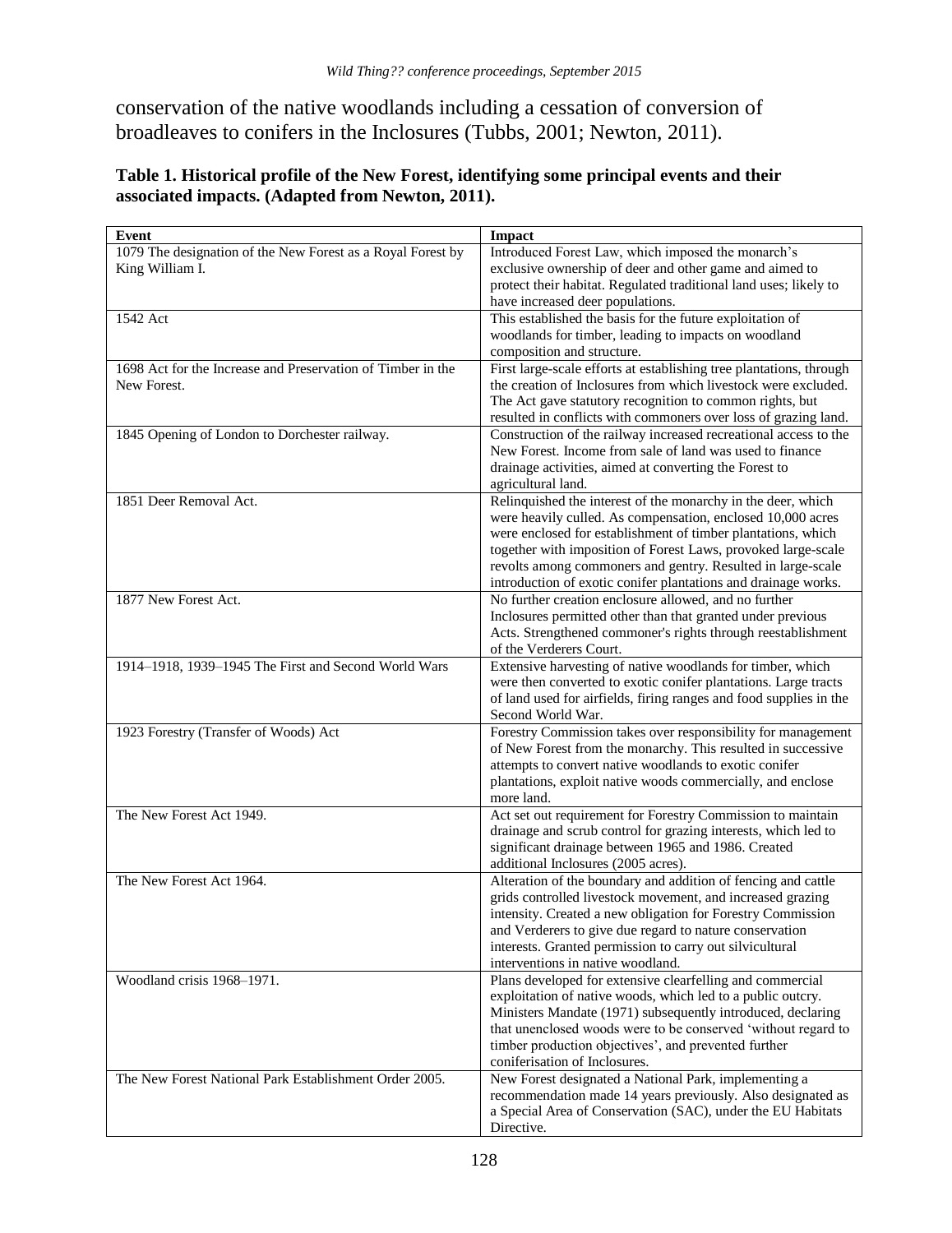The New Forest has also been subjected to major disturbance events that are environmental in origin. These include:

- A population explosion of a number of moth species (e.g. *Erannis defoliaria*  and *Tortrix viridiana*) in 1980-83, which caused widespread oak defoliation (Tubbs, 2001).
- A sequence of hot, dry summers in the decade 1974-1984, which led to the death of many hundreds of mature trees, and desiccation of wetland habitats.
- Major wind storms in 1987 and 1990, which contributed to the recent high mortality of mature trees (Tubbs, 2001).
- Highly dynamic population densities of livestock and deer (Newton, 2011).
- A reduction in the traditional cutting and burning of heathland by commoners, which has been compensated for to some extent by an increase in management by professional staff.

Despite these major shocks, the New Forest has been highly resilient as a social-ecological system. It provides a very rare example of the long-term survival of a traditional commoning system (Newton, 2013). The maintenance of this medieval pattern of land use is the principal reason why the New Forest is still of such high biodiversity value today. As illustration, more than two thirds of the British species of reptiles and amphibians, butterflies and moths, fish, bats, dragonflies and damselflies are found in the New Forest (Newton, 2010). While patterns of disturbance have been highly dynamic over time, at the landscape scale the system appears to have been remarkably stable (Tubbs, 2001). For example, analysis of historic maps dating back to 1759 indicates that between 1789 and 1868, approximately 200 ha of unenclosed woodland were lost, as margins of some woodland patches retreated. However, these losses were compensated by subsequent woodland expansion after the mid-nineteenth century (Tubbs, 2001).

What are the factors responsible for this resilience? Newton (2011) notes that although local people have been successful at defending their traditional land use rights, at times of severe crisis they required alliances with external partners, such as naturalists and the general public. An important source of support was provided by recreational visitors to the area, which in turn was greatly supported by the development of the railway in 1845. Without this improvement in access, the New Forest would probably not have survived the nineteenth century. In addition, the factors underpinning this resilience have changed over time (Newton, 2011). While commoning has been highly resilient as a land use practice, this now persists primarily for social and cultural reasons rather than for economic ones, as in the past (Newton, 2013). The New Forest therefore provides an example of a social-ecological system that has been highly adaptive over time, and this adaptive capacity must account for its resilience, at least in part (Newton, 2011).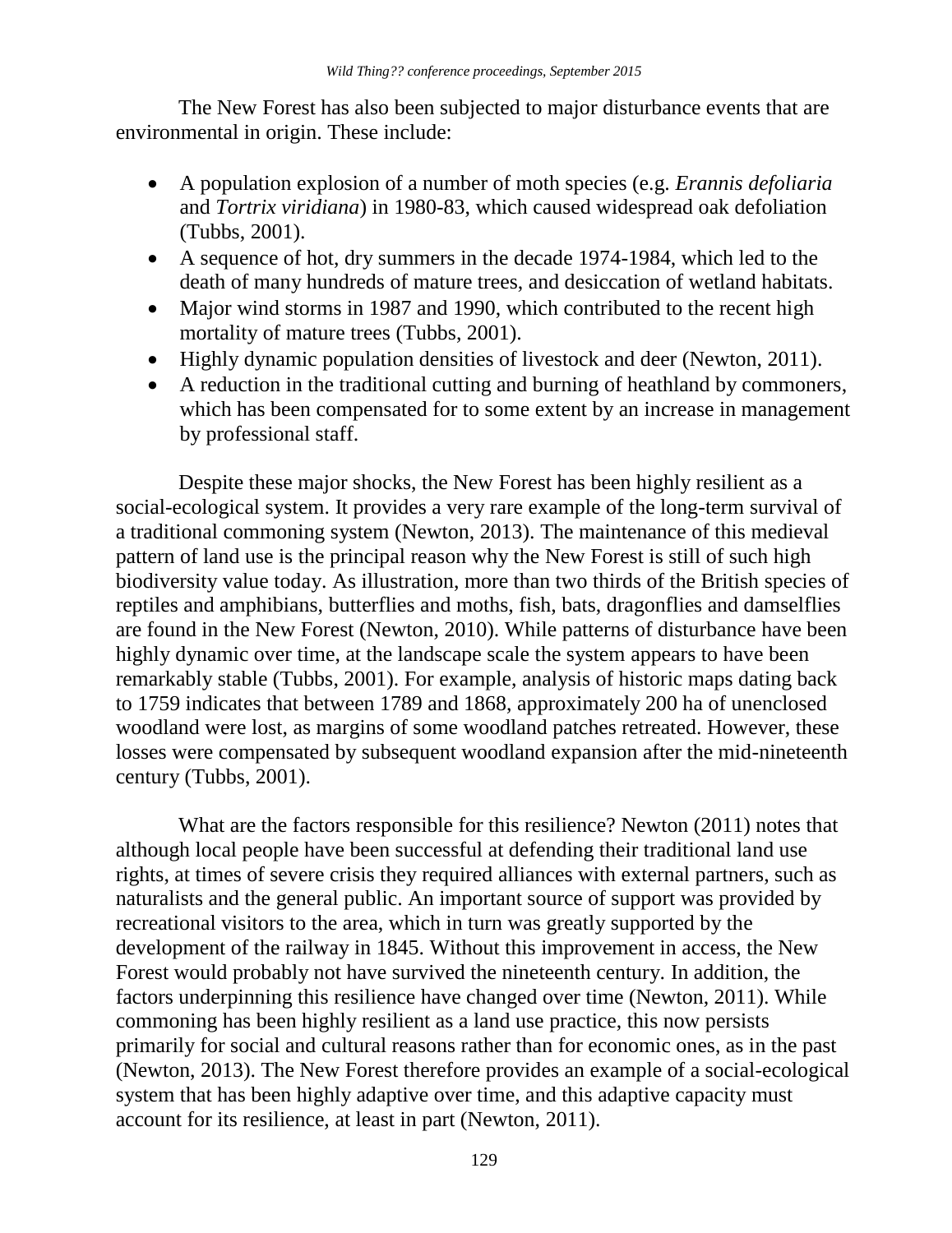#### **Resilience of species to climate change**

The increasing policy focus on resilience partly stems from increasing concern about the potential impacts of climate change, both on the environment and on human wellbeing. While there is widespread evidence of climate change impacts on biodiversity (Bellard *et al*., 2012), the mechanisms by which species and communities may be resilient to climate change remain unclear. It is widely believed that an important strategy is to enhance landscape connectivity, in order to enable species to move through a network of interconnected habitats and thereby to escape from unsuitable climatic conditions (Bellard *et al*., 2012). However, very few analyses of such processes have been conducted at the scale of individual landscapes.

Forecasting the potential impacts of climate change on species requires some form of modelling approach. While a wide variety of different modelling methods have been used in this context, results are often somewhat contradictory, reflecting the different statistical methods employed and problems with the underlying data. In addition, the large-scale species distribution models that are typically used in climate change research often fail to incorporate small-scale habitat attributes that may be important within individual landscapes. For this reason, in their development of species distribution models in the New Forest, Douglas & Newton (2014) employed a relatively novel approach, Bayesian networks (Newton, 2009). This approach involves constructing a graphical model that incorporates probabilistic relationships among variables of interest, which are typically presented in the form of a network diagram. Bayesian networks differ from most other approaches to environmental modelling by exclusively using probabilities to describe the relationships among variables. This feature is particularly useful in the context of risk assessment and for examining uncertain phenomena such as climate change.

To evaluate the value of Bayesian networks in a conservation management context, eight species of conservation concern in the New Forest were selected with contrasting ecological characteristics. These included four plant species: wild chamomile (*Chamaemelum nobile* L. (All.)), slender marsh-bedstraw (*Galium constrictum* Chaub.), wild gladiolus (*Gladiolus illyricus* Koch) and pillwort (*Pilularia globulifera* L.); two butterfly species: silver-studded blue (*Plebeius argus* L.), grayling (*Hipparchia semele* L.); one Orthoptera species: wood cricket (*Nemobius sylvestris* Bosc.); and one fungus species: nail fungus (*Poronia punctata* L. (Fr.)). A literature search was carried out for each species to identify variables important for habitat suitability. The models were then developed using knowledge obtained from experts familiar with each species, and tested using empirical field data. The results indicated that the models of all species were highly effective at predicting the occurrence of species at the landscape scale (AUC values  $> 0.8$ , with values  $> 0.9$ ) obtained for four species, and kappa values in the range of 0.4-0.9; Douglas & Newton, 2014).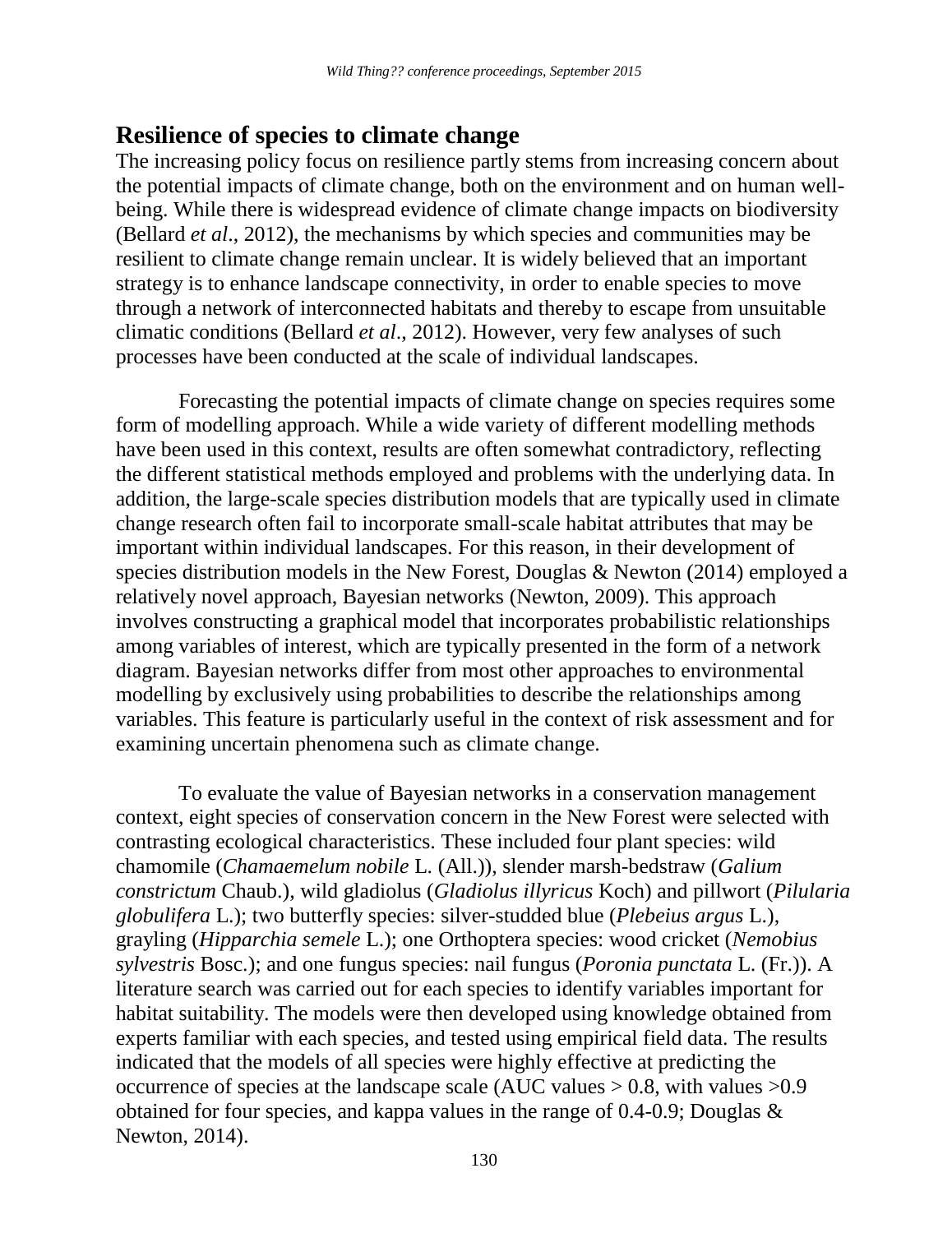These models were then used to forecast the potential impact of climate change on habitat suitability for these species within the New Forest (Douglas, 2009). This was achieved by first undertaking a literature review, to identify the potential impacts of climate change on the main New Forest habitats used by the study species: woodland, heathland, terrestrial wetland and grassland. These impacts were then explored using the Bayesian network models presented by Douglas & Newton (2014), by changing the state of the input variables within the models in accordance with the results from the literature review. The results of the BBN models incorporating the effects of climate change show that some species appear more vulnerable than others (Table 2). For example, the two wetland species *G. constrictum* and *P. globulifera* are potentially vulnerable to the desiccation of their habitat owing to declining rainfall, but the actual impact of these changes will depend on how well they are able to tolerate such effects and associated factors, such as the presence of invasive species. The results show that *C. nobile* is likely to fare better, and *G. illyricus* may not be negatively affected, depending on factors such as changes in bracken density. Again, the ability of these species to tolerate summer drought will be crucial.

| <b>Species</b>        | <b>Presence sites</b> |               | Absence sites   |         |               |                 |
|-----------------------|-----------------------|---------------|-----------------|---------|---------------|-----------------|
|                       | Average               | <b>Change</b> | <b>Range</b>    | Average | <b>Change</b> | Range           |
| Chamaemelum nobile    | 61.26                 | $+1.64$       | $24.60 - 92.60$ | 27.33   | $+9.81$       | $0.75 - 72.84$  |
| Galium constrictum    | 17.29                 | $-24.26$      | $3.80 - 40.38$  | 5.08    | $-3.47$       | $0 - 25.50$     |
| Gladiolus illyricus   | 29.17                 | $+3.37$       | $3.92 - 60.33$  | 10.43   | $+0.81$       | $0 - 42.00$     |
| Hipparchia semele     | 70.21                 | $+8.62$       | $36.20 - 100$   | 23.60   | $+12.53$      | $0 - 100$       |
| Nemobius sylvestris   | 57.41                 | $+3.82$       | $2.28 - 87.42$  | 6.87    | $+2.49$       | $0 - 43.04$     |
| Plebeius argus        | 65.18                 | $-5.99$       | $26.48 - 92.24$ | 21.19   | $-0.25$       | $0 - 76.64$     |
| Pilularia globulifera | 16.94                 | $-40.30$      | $2.85 - 29.21$  | 1.78    | $-3.64$       | $0 - 15.35$     |
| Poronia punctata      | 83.46                 | $+6.04$       | $39.84 - 98.81$ | 64.04   | $+19.16$      | $25.89 - 87.27$ |

**Table 2. Climate change impacts on selected species in the New Forest National Park, forecast using Bayesian networks. Values presented are the mean and range of values, determined by the Bayesian network models, of the probability of a site being suitable for the species. The sites incorporated in the model included those where the species was known to be present and was recorded as absent in a field survey. Values presented are percentages, representing likelihood of the habitat being suitable. Change is the change (increase or decrease) in the mean value from the models. (From Douglas, 2009; see also Douglas & Newton, 2014).**

Of the two butterfly species, *H. semele* is likely to fare better than *P. argus*, but the fact that both species can utilise more than one foodplant is an advantage. *N. sylvestris* in particular may benefit the most from the effects of climate change and may be able to expand its range further northwards. It is expected that insects, being ectotherms, will generally gain from the warmer temperatures. There is less certainty about the impact of climate change on *P. punctata*, although it seems likely that it may be able to persist. A clearer understanding of the likely effects for this species is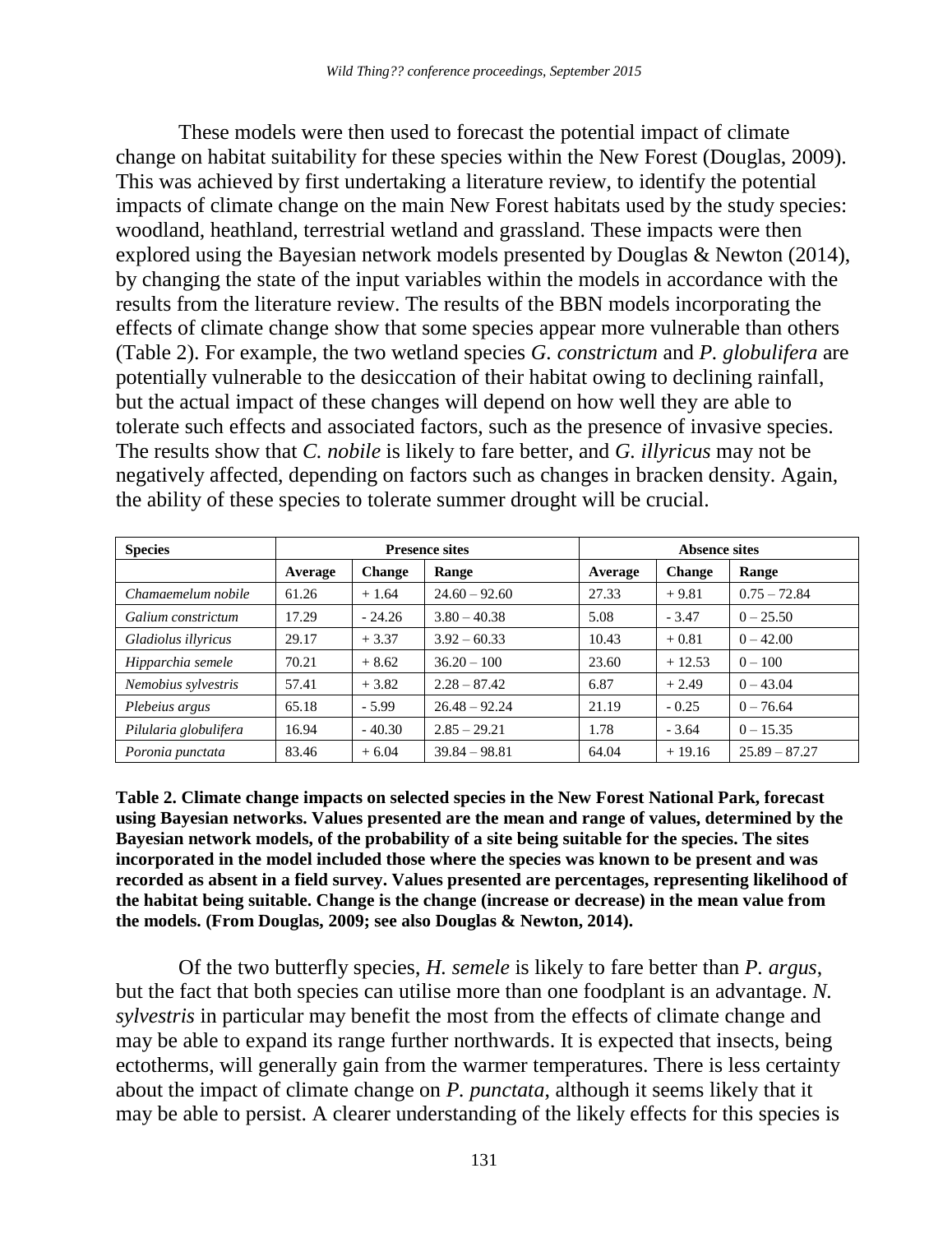hampered by a limited knowledge of its ecology. *G. constrictum* was another species for which there was less information, which makes it more difficult to predict the potential implications of climate change for these species.

Very few quantitative forecasts of the impacts of climate change on individual species have been achieved at the landscape scale, despite the importance of such information for management. As demonstrated here, the ability of species to be resilient to climate change will largely depend on the effects of climate on their habitats, and whether they still exist in a favourable condition. Some of the habitats of the New Forest could be severely altered, with drying up of wetland habitats and shifts in community composition. The availability of suitable habitats and their maintenance in an appropriate condition is essential to support species migration. It will therefore be important to reduce other stresses on species and communities, such as habitat fragmentation and eutrophication (Fischlin *et al.*, 2007). Although this study focused on the National Park itself, connectivity with adjacent habitats is also likely to be important in terms of conferring resilience. It should also be noted that any habitat essentially represents an assemblage of species, which could each respond individualistically to environmental change. The species present within a particular landscape may therefore reorganise into new assemblages as a result of climate change (Keith *et al.,* 2009). This highlights the size of the challenge facing protected area managers, as they consider how to address the problem of climate change.

#### **Resilience of beech woodland to multiple stressors**

If the condition of habitats declines as a result of climate change, as explored in the previous section, then this could potentially have a negative impact on populations of individual species. If such species play a significant structural or functional role within a particular system, then the potential ecological impacts could be very profound. Such considerations underlie increasing concern about the impact of environmental change on forest ecosystems worldwide, with increasing incidence being reported of large-scale mortality of trees, often associated with drought, insectattack or the spread of disease (Allen *et al*., 2010). In the UK, it is the co-occurrence of multiple stressors – climate change, nitrogen deposition, high deer densities, and the spread of pests and diseases – that is increasing the vulnerability of forest ecosystems (Quine *et al*., 2011).

Beech (*Fagus sylvatica*) provides an example of a species that is undergoing widespread mortality and stand dieback, both in lowland England (Power *et al.*, 1995) and elsewhere. Beech appears to be particularly sensitive to increased summer temperatures and water deficits, with dieback associated with drought documented throughout its European range (Jump *et al*., 2006; Zimmermann *et al.*, 2015). Widespread mortality of beech has also been observed in Central Europe, associated with *Phytophthora* diseases (Jung, 2009). Similar observations have been made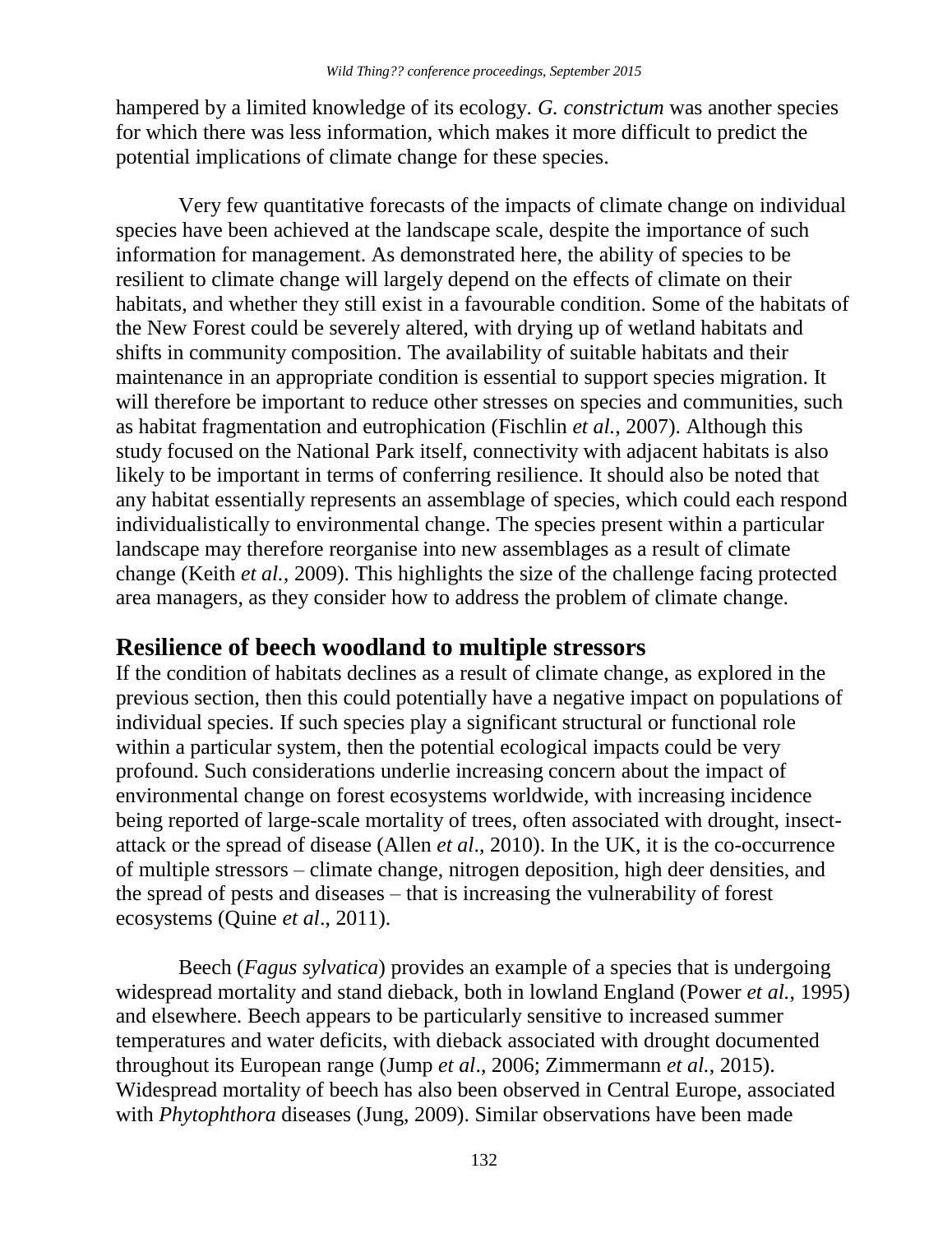elsewhere in Europe, including Sweden and Italy, as well as in the USA (Jung *et al*., 2006). Beech dieback in southern England could therefore be considered as part of a Europe-wide phenomenon. In the New Forest, a number of beech stands have undergone canopy collapse as a result of the effects of drought and storm damage (Figure 1), leading to significant changes in woodland structure and composition (Newton *et al*., 2010).



**Figure 1. Areas of beech dieback and stand collapse in the New Forest, UK. Based on maps presented by Peterken** *et al.* **(1996).**

To examine the process of beech dieback in the New Forest, in relation to resilience, measurements were conducted in two 20-m-wide transects, which were originally established in the 1950s. The first of these was established in Denny Inclosure and was 1 km in length, whereas a shorter transect of 320 m length was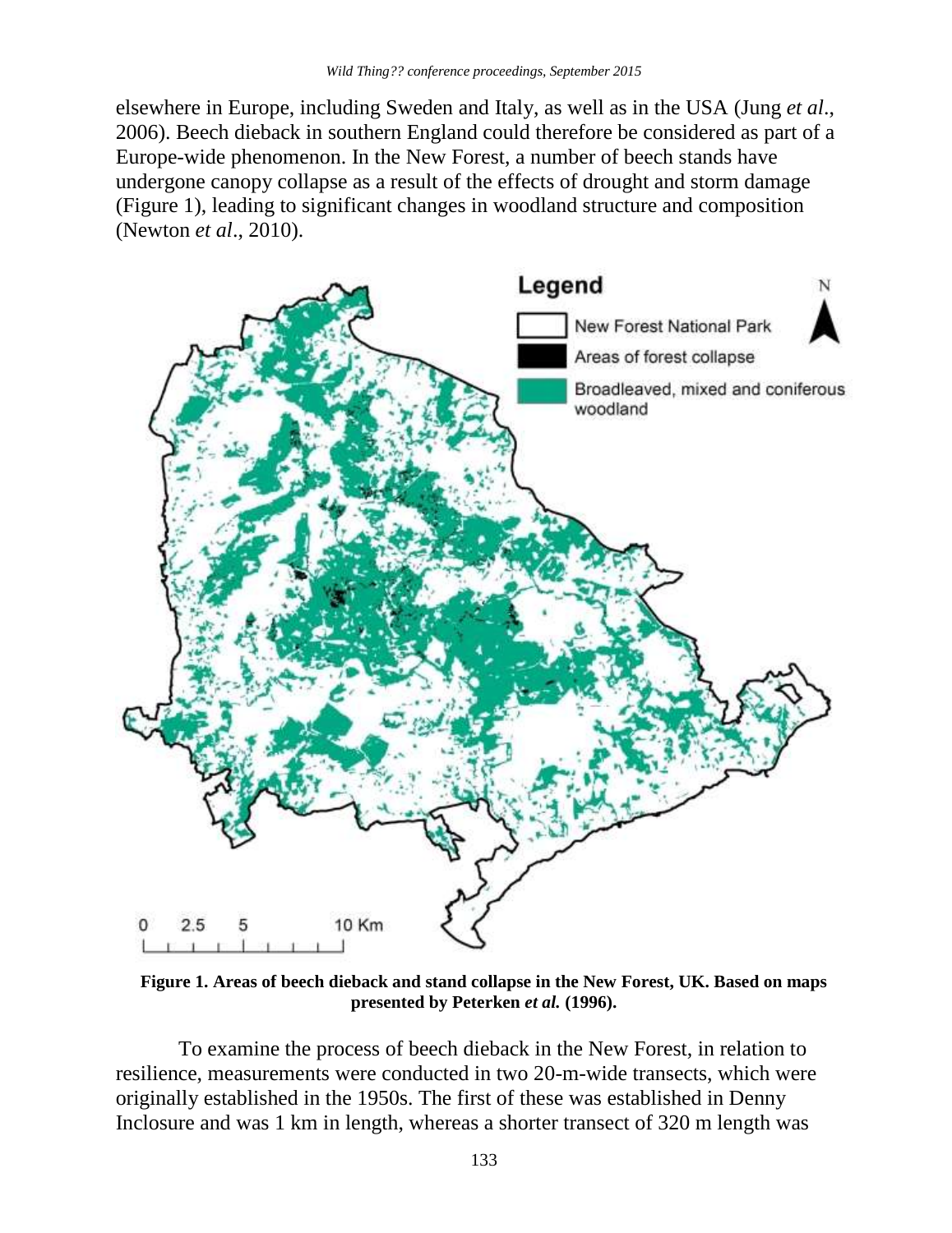established in the unenclosed part of Denny Wood. The transects were subdivided into contiguous 20 x 20 m (0.04 ha) subplots, with the longer transect containing 46 subplots and the shorter transect 15. The enclosed transect was surveyed in 1964, 1984, 1988, 1996 and 2014, while the unenclosed transect was surveyed in 1964, 1999 and 2014. Details of earlier measurements are presented by Mountford *et al*. (1999) and Mountford & Peterken (2003), and the 2014 measurements by Martin *et al*. (2015). In each survey, the location and species name of all tree stems >1.3 m in height were recorded, their diameter at breast height (DBH) measured using diameter tapes, and their status assessed as alive, alive but fallen, or dead. Trees with DBH <10 cm were classified as saplings and those with a DBH >10 cm classified as mature trees.

Subplots showed large differences in their basal area trajectories over time (Martin *et al.*, 2015). Overall, while increased or stable basal areas were recorded in 20 subplots over the entire survey period (1964- 2014), 41 subplots recorded a decrease, 39 of which were associated with a decrease of  $\geq$  25% (Figure 2). Of the subplots on the unenclosed transect 87% (14 out of 15) demonstrated stand collapse (i.e.  $\geq$  25% basal area decline) over the entire survey period, while on the enclosed transect 48% (22 out of 46) of subplots collapsed. Over the entire survey period the total decline in BA for all plots combined was  $30.79 \text{ m}^2$ , with 61% of this attributable to losses of beech and 34% to loss of oak. The combined mortality of beech and oak trees >45 cm in DBH was responsible for the majority of these declines, constituting 61% and 30% of total basal area losses respectively (Martin *et al*., 2015). In plots where basal area declined by  $\geq$  25% it tended not to recover. While many subplots increased in basal area following an initial loss, only in those that had initial declines of <25% did basal area recover to values exhibited in 1964, with 43% of these subplots achieving this degree of recovery by 2014. However, even for subplots that declined by < 25% of initial basal area, the majority (4 of 7 subplots) failed to recover to values evident in 1964.

These results provide a number of insights into the changes that occurred in a forest undergoing stand dieback over a period of several decades (Martin *et al*., 2015). This process of dieback was largely attributable to mortality of relatively large (>45 cm DBH) trees, primarily of beech but also of oak. This was accompanied by a marked decline in density of juvenile trees (saplings) throughout the surveyed transects. Mortality was initiated at a relatively small number of locations, but subsequently spread throughout much of the area. Significant dieback events occurred at several times during the survey period, and continued to occur during the past decade. After a period of 50 years, some of the changes were very pronounced. Some closed forest areas that were dominated by beech in 1964 became relatively open grassland with low tree density by 2014. This provides evidence of a substantial transition in terms of both forest structure and composition, which was also observed to a lesser degree in localised areas of the enclosed transect.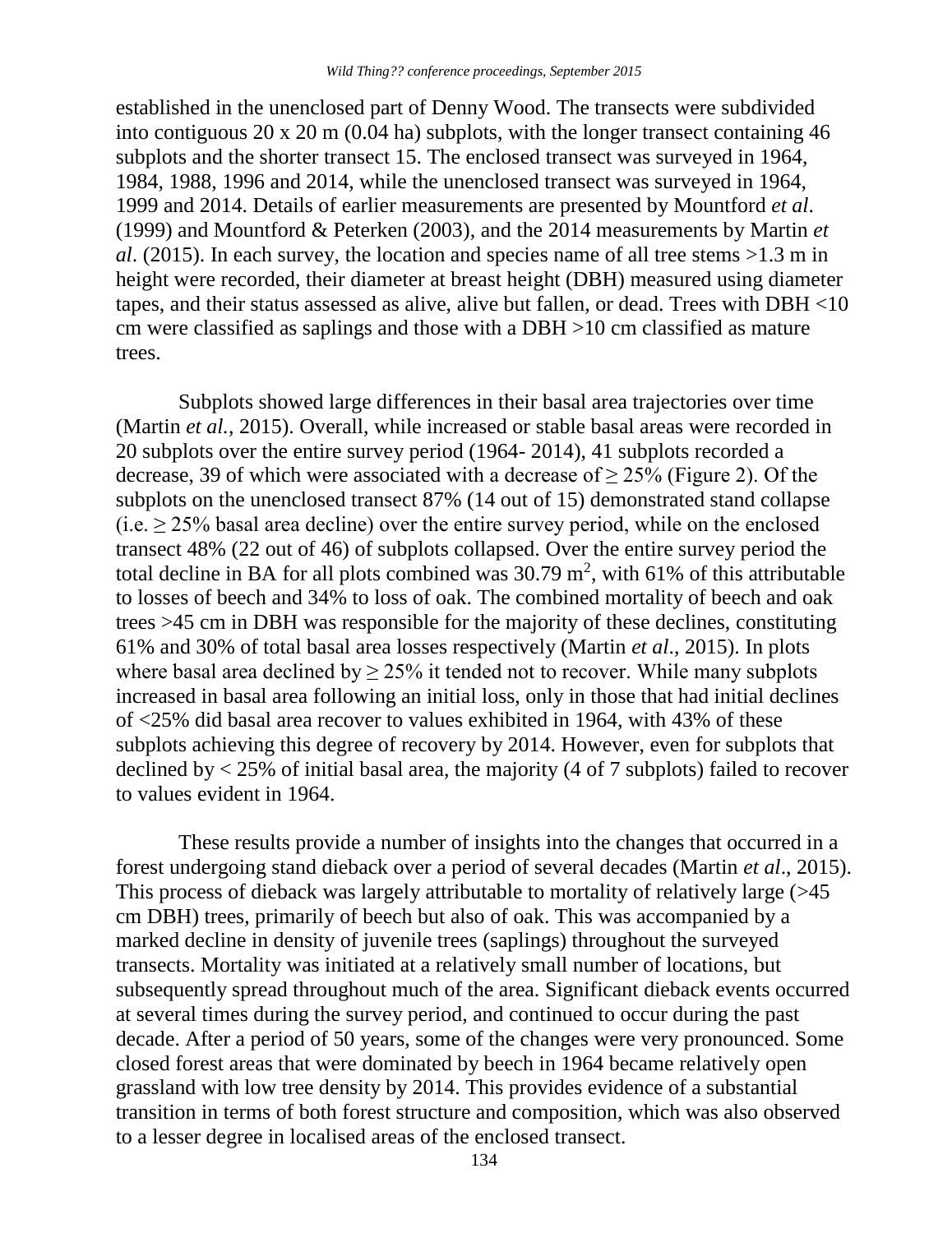

**Figure 2. Histograms of the number of subplots along the monitoring transect in Denny Wood, New Forest, in relation to the change in basal area between 1964 and 2014.**

These results indicate that the beech woods of the New Forest are vulnerable to multiple stressors, which in this case appear to include high browsing by livestock and deer, as well as by squirrels, and the effects of drought (Mountford *et al*., 1999; Mountford & Peterken, 2003). Beech mortality is also accompanied by the widespread occurrence of the pathogenic fungi *Armillaria mellea* (agg.) and *Ganoderma* spp., which appear to be attacking trees weakened by drought (Martin *et al.,* 2015). The fact that some parts of Denny Wood were dominated by beech woodland 50 years ago, but are now open grassland, suggests a lack of resilience within this woodland ecosystem to these multiple stressors.

#### **Towards an integrated analysis of landscape resilience**

Current research is examining the ecological processes and potential consequences of dieback within the New Forest beech woods, to identify how their resilience can potentially be strengthened. This research has two main elements: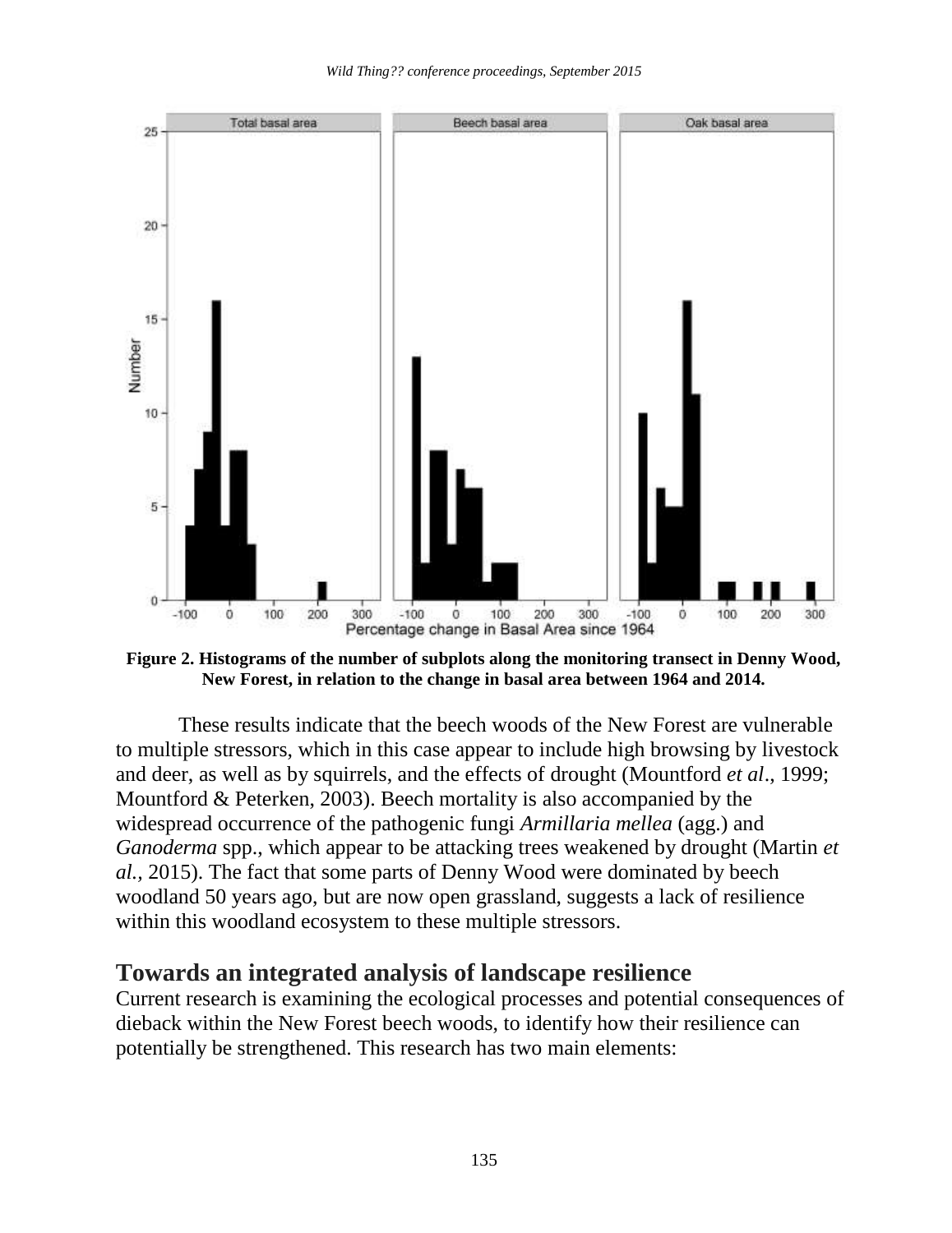- (i) analysis of how forest structure and composition, biodiversity and ecosystem function varies along gradients of forest dieback, with the aim of identifying any threshold responses and potential feedbacks;
- (ii) analysis of how processes influencing tree mortality at the site scale may influence biodiversity, ecosystem function and the provision of ecosystem services at the landscape scale.

The second of these research elements is employing a landscape-scale, spatially explicit model of vegetation dynamics, LANDIS II. This model has already been successfully parameterised and tested for the New Forest, and used to examine the impacts of different forms of disturbance on vegetation dynamics, including browsing and fire (Newton *et al*., 2013b). Over the duration of these simulations (300 yr), woodland area increased in all scenarios, with or without disturbance. While the increase in woodland area was most pronounced under a scenario of no disturbance, even in the presence of heavy browsing pressure and rotational heathland burning, area values increased by more than 70%. This indicates that woodland area is resilient to these forms of disturbance, despite the high densities of large herbivores that currently characterise the New Forest (Newton *et al*., 2013b), a result consistent with the historical profiling referred to earlier. Model projections provided little evidence for the conversion of woodland areas to either grassland or heathland; changes in woodland structure and composition were consistent with traditional successional theory, rather than the cyclical vegetation dynamics postulated by Vera (2000) (see also Newton *et al.*, 2013a). Results also indicated that in the absence of mortality caused by drought, beech can continue to increase in abundance, even in the presence of disturbances such as browsing (Figure 3). However, the rate of recovery was higher if juvenile trees were protected from browsing by the presence of spiny shrubs, as suggested by Vera (2000). This research is currently being further developed to examine the factors influencing landscape-scale resilience in the New Forest, with a particular focus on dynamics of beech.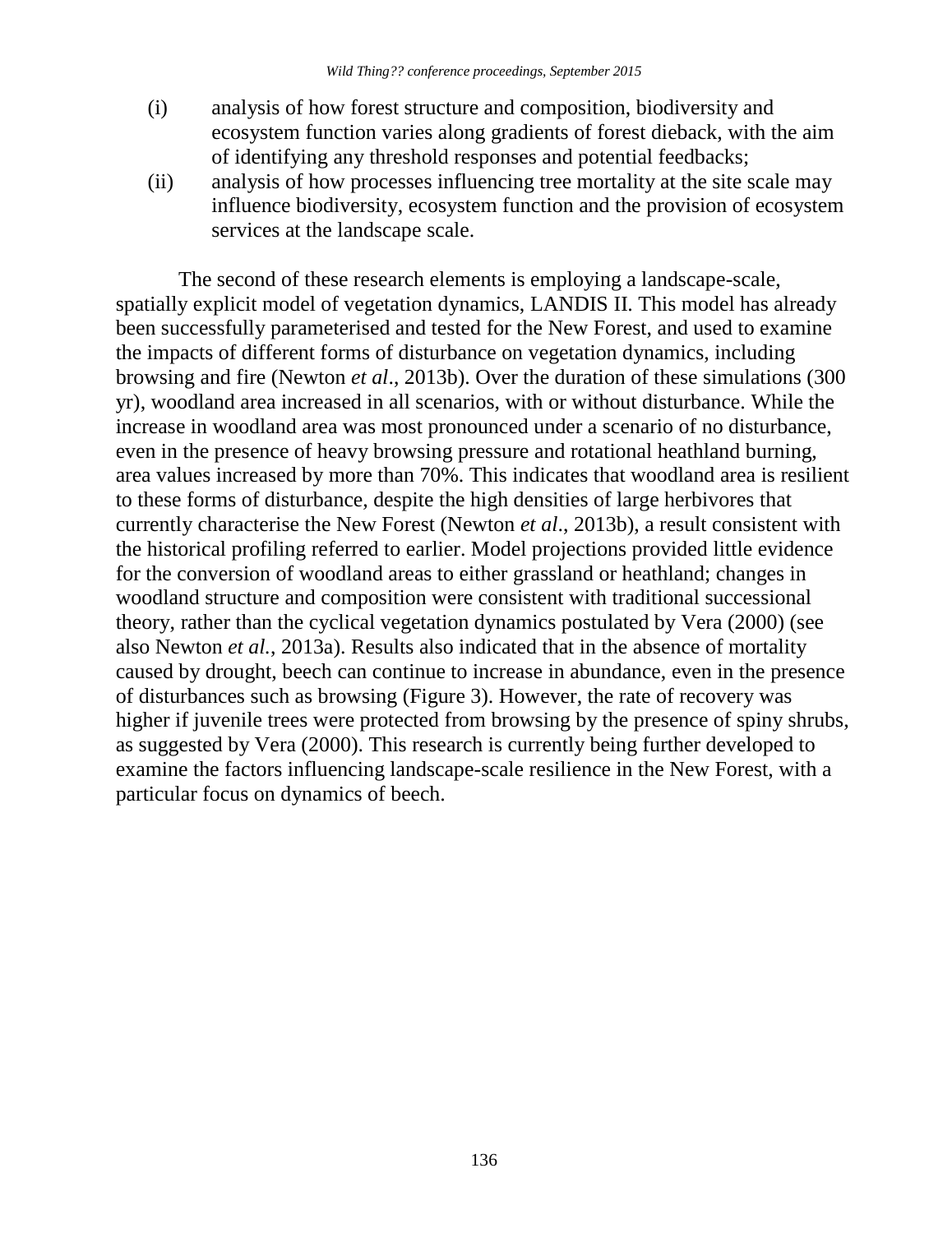

**Figure 3. Projected extent of occurrence ('area') of selected tree species in the New Forest, using the LANDIS II model to explore different disturbance regimes. A,** *Betula pendula***; B,** *Fagus sylvatica***. Scenario 1, no disturbance (neither fire nor browsing); Scenario 2, browsing only; Scenario 3, fire only; Scenario 4, fire plus browsing; Scenario 5, browsing, fire and protection from herbivory by presence of spiny shrubs. In these scenarios, 'fire' refers to the use of burning as a heathland management tool, as currently practiced; and 'browsing' relates to current browsing intensities by deer and livestock. Symbols: Scenario 1, empty diamond; Scenario 2, empty triangle; Scenario 3, filled square; Scenario 4, filled circle; Scenario 5, filled triangle. From Newton** *et al.* **(2013b).**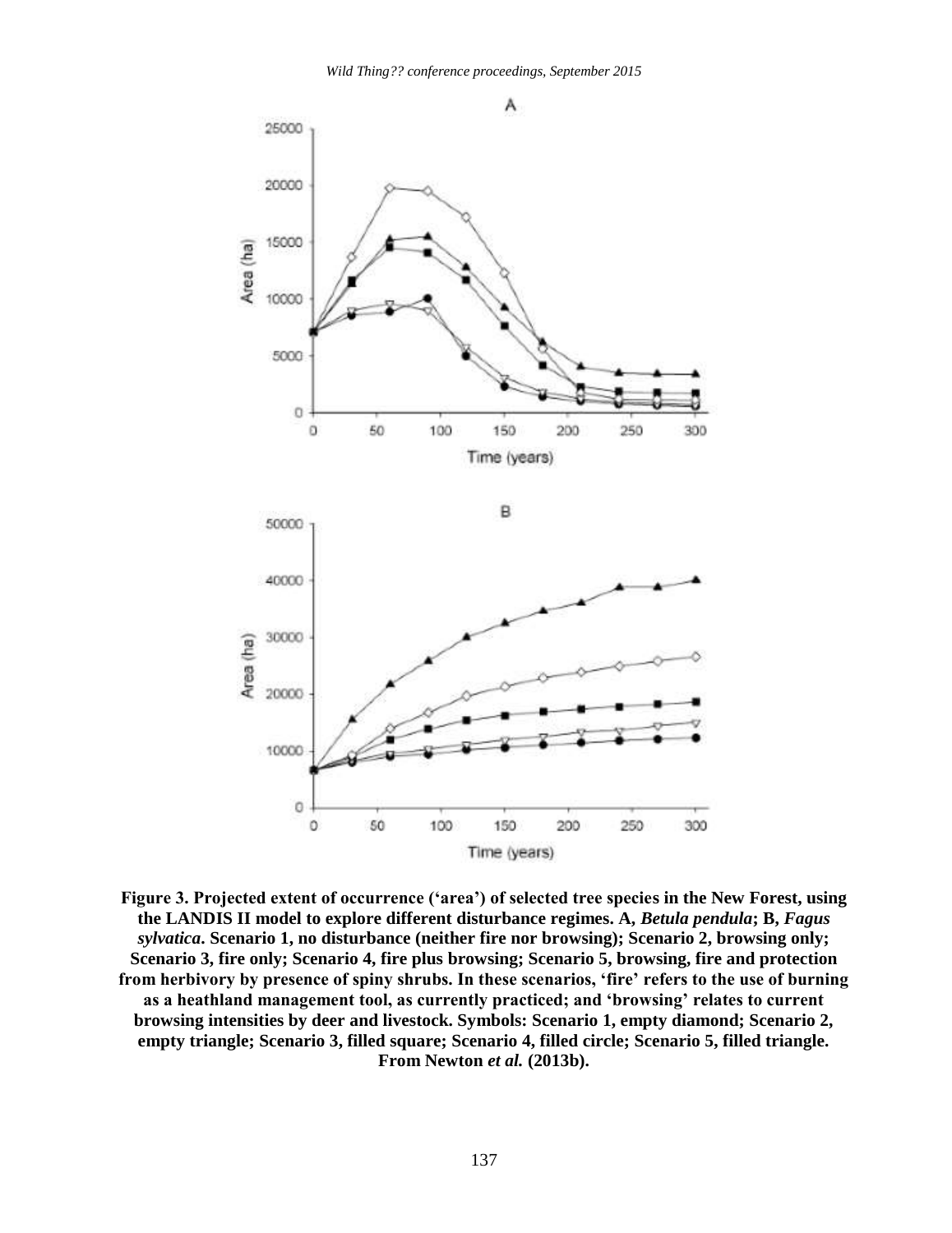#### **Conclusions: landscape resilience in the New Forest**

The results of this research suggest that (i) the New Forest has been resilient as a socio-ecological system, having withstood many internal and external shocks over the past nine centuries; (ii) the extent of woodland cover appears to be resilient to multiple forms of disturbance, despite the high densities of large herbivores present; (iii) climate change will likely improve the availability and condition of habitat for some species, while adversely affecting others; (iv) some elements of this system are currently undergoing major changes in structure and composition as a result of multiple stressors, apparently including climate change. These results therefore provide some support to the suggestion that wild landscapes may be relatively resilient to environmental change, but also suggest that they may be vulnerable to emerging stressors.

Why has the New Forest been resilient in the past? As a social-ecological system, one key feature appears to be the role of local people (commoners) in maintaining both the ecological and cultural value of this landscape. The ability of the commoners to form alliances to defend their land use rights, and the adaptive capacity of the social elements of the system, appear to have been key contributors to resilience (Newton, 2011, 2013). Ecologically, the area can be considered as being maintained in a dynamic equilibrium, with individual plant communities continually being transformed into others, primarily as a result of grazing pressure and its interactions with the processes of ecological succession. This generates high spatial heterogeneity at local scales, which may underpin the resilience demonstrated at the landscape scale (Newton, 2011). The New Forest therefore provides evidence of cross-scale connections, as well as an ability to absorb disturbance and re-organise while maintaining structure and function, which according to Folke (2006) are key elements of social-ecological resilience.

Will this resilience continue in the future? The evidence from beech woodlands, some of which have undergone collapse in recent decades, suggests that at least parts of the New Forest system may be vulnerable to environmental change. As noted by Quine *et al*. (2011), it is the co-occurrence of multiple stressors – such as climate change, nitrogen deposition, high browsing pressure, and the spread of novel pests and diseases – that is increasing the vulnerability of forest ecosystems in the UK. This seems to be directly relevant to the situation in the New Forest, where all of these stressors appear to be affecting beech woods. Interactions and feedbacks between these stressors may account for the ecological collapse observed, and the loss of resilience. For example, under current high browsing pressure, it is difficult to envisage how these woodlands will be able to recover from the stand dieback that has occurred.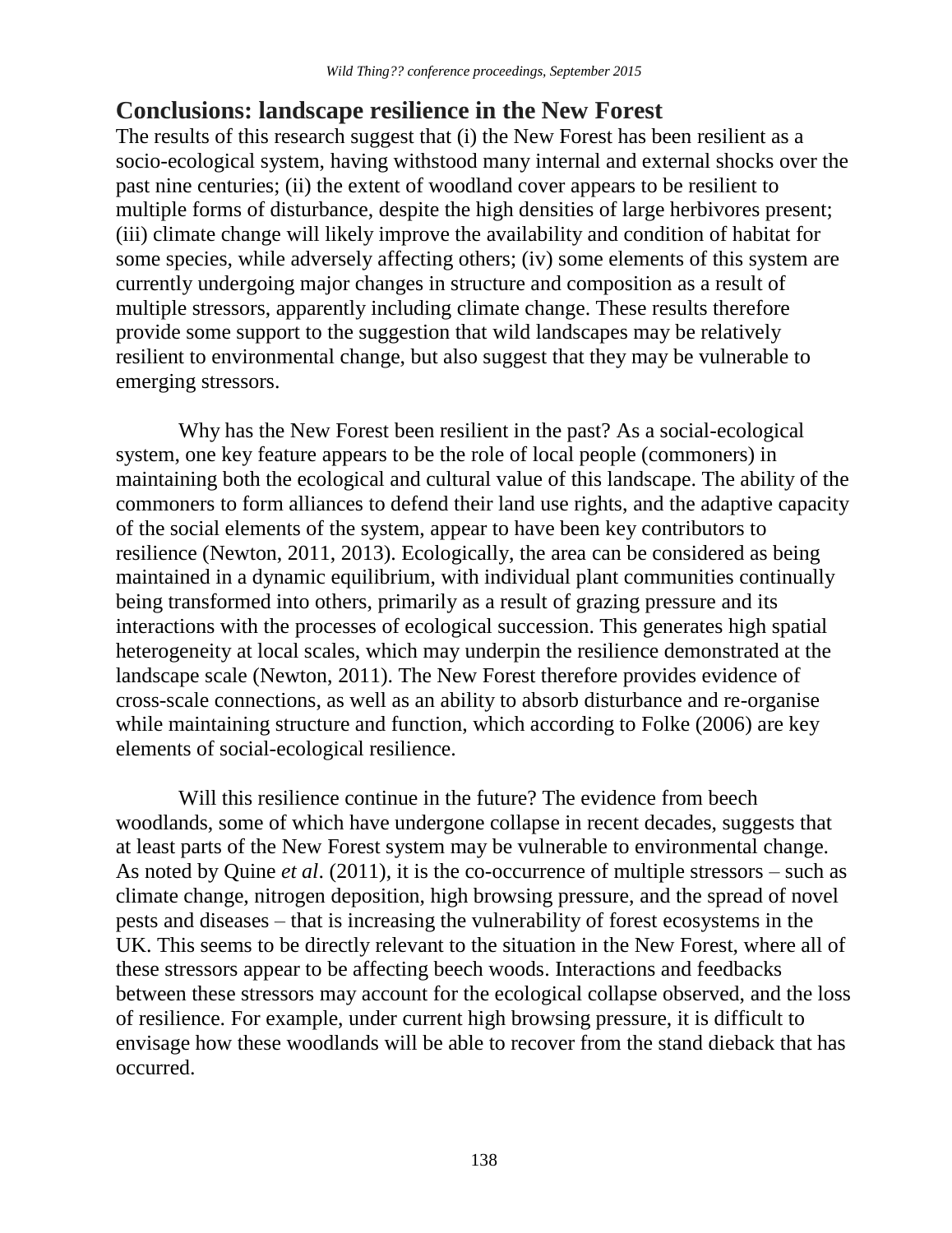How should landscapes such as the New Forest be managed to strengthen their resilience? A variety of suggestions have been made by researchers, such as increasing connectivity between patches of native vegetation, for example by establishment of corridors and stepping stones, and establishment of buffers around sensitive areas (Cumming, 2011; Fischer *et al.,* 2006; Lawton *et al.*, 2010; Wu, 2013). These suggestions based on the assumption that a lack of connectivity is limiting the dispersal and movement of organisms, which is reducing their ability to adapt to environmental change. Yet this remains untested; habitat fragmentation is only one of multiple stressors that are now affecting many species. Ideally, management actions should address each stressor that is negatively affecting biodiversity. In the New Forest, for example, the resilience of beech woods could undoubtedly be strengthened by protecting them from browsing, thereby allowing trees to establish at much higher densities than is the case at present. This illustrates the important point that any attempts at "rewilding" should not simply be equated with increasing population densities of large herbivores, as this could increase the vulnerability of woodland ecosystems that are already being exposed to multiple threats.

Further research is required to understand the mechanisms underpinning resilience, to provide robust guidance for land managers. Key issues include the identification of thresholds and feedbacks, which may lead to ecological collapse; the identification of "early warning" indicators of such collapse; analysis of the interactions between different stressors affecting ecological systems; and the role of habitat connectivity in strengthening landscape resilience. Ongoing research in the New Forest is examining each of these aspects.

#### **Acknowledgements**

This research is funded by NERC via the Biodiversity & Ecosystem Service Sustainability (BESS) programme. Project ref. NE/K01322X/1.

#### **References**

Allen, C.D., Macalady, A.K., Chenchouni, H., Bachelet, D., McDowell, N.,Vennetier, M., Kitzberger, T., Rigling, A., Breshears, D.D., Hogg, E.H. (Ted), Gonzalez, P., Fensham, R., Zhang, Z., Castro, J., Demidova, N., Lim, J.H., Allard, G., Running, S.W., Semerci, A. & Cobb, N. (2010) A global overview of drought and heat-induced tree mortality reveals emerging climate change risks for forests. *Forest Ecology and Management*, **259**, 660–684.

Bellard, C., Bertelsmeier, C., Leadley, P., Thuiller, W., & Courchamp, F. (2012) Impacts of climate change on the future of biodiversity. *Ecology Letters*, **15**, 5–377.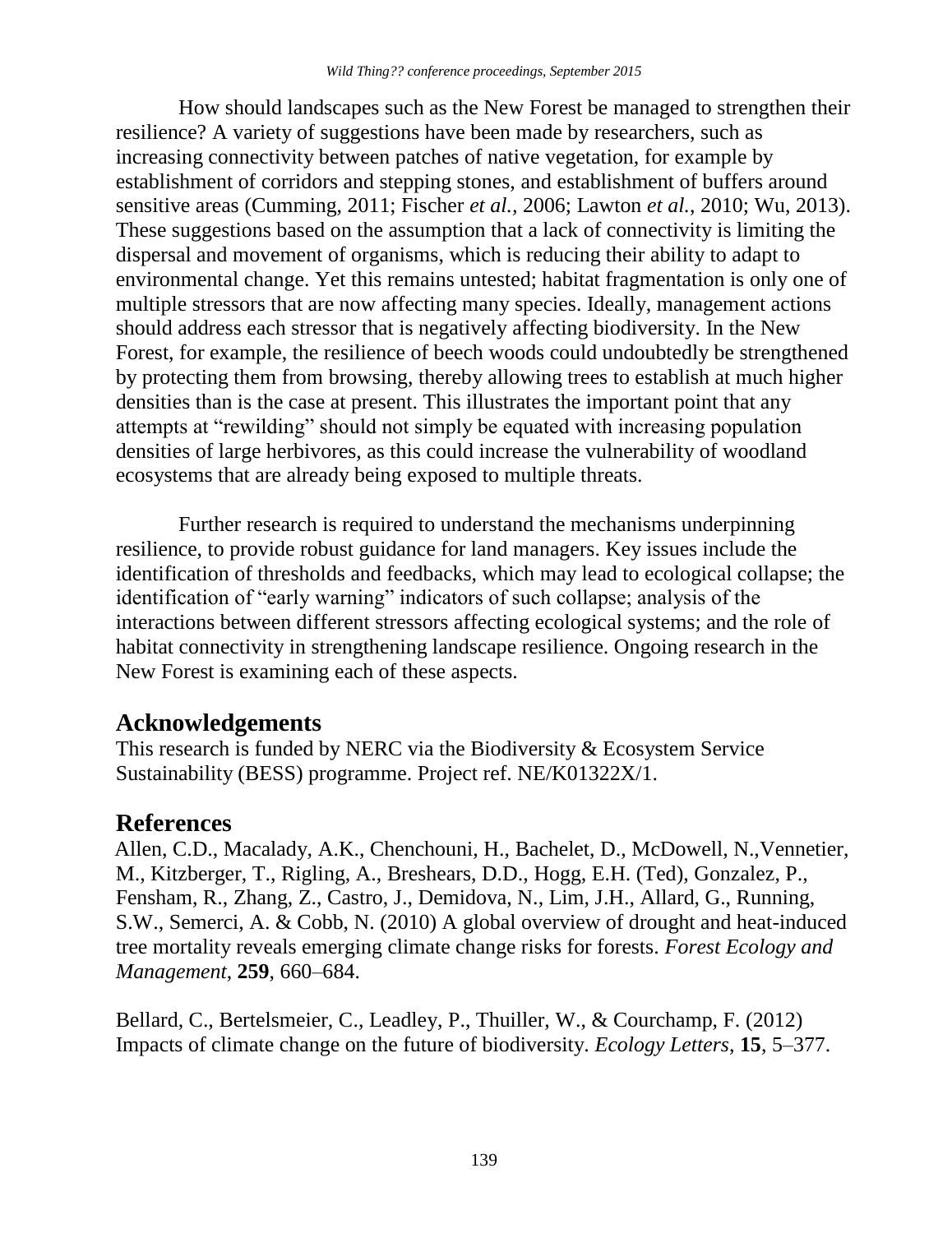Bennett, A.F., Nimmo, D.G. & Radford, J.Q. (2014) Riparian vegetation has disproportionate benefits for landscape‐scale conservation of woodland birds in highly modified environments. *Journal of Applied Ecology*, **51** (2), 514-523.

Berkes, F. & C. Folke, editors. (1998) *Linking social and ecological systems: management practices and social mechanisms for building resilience*. Cambridge University Press, New York.

Buma, B. & Wessman, C.A. (2011) Disturbance interactions can impact resilience mechanisms of forests. *Ecosphere,* **2**(5), art64. doi:10.1890/ES11-00038.1

Carpenter, S.R., Westley, F. & Turner, M.G. (2005) Surrogates for resilience of social-ecological systems. *Ecosystems,* **8**, 941-944.

Cumming, G.S. (2011) Spatial resilience: integrating landscape ecology, resilience and sustainability. *Landscape Ecology,* **26**, 899-909.

Cumming, G.S., Olsson, P., Chapin, F.S. & Holling, C.S. (2013) Resilience, experimentation, and scale mismatches in social-ecological landscapes. *Landscape Ecology,* **28** (6), 1139-1150.

Donohue, I., Petchey, O.L., Montoya, J.M., Jackson, A.L., McNally, L, Viana, M., Healy, K., Lurgi, M., O'Connor, N.E. & Emmerson, M.C. (2013) On the dimensionality of ecological stability. *Ecology Letters,* **16**, 421-429.

Douglas, S.J. (2009) *Habitat suitability modelling in the New Forest National Park*. PhD thesis, Bournemouth University.

Douglas, S., Newton, A.C. (2014) Evaluation of Bayesian networks for modelling habitat suitability and management of a protected area. *Journal of Nature Conservation,* **22**, 235-246.

Fischer, J., Lindenmayer, D.B. & Manning, A.D. (2006) Biodiversity, ecosystem function, and resilience: ten guiding principles for commodity production landscapes. *Frontiers in Ecology and the Environment*, **4**(2), 80–86.

Fischlin, A., Midgley, G.F., Price, J.T., Leemans, R., Gopal, B., Turley, C., Rounsevell, M.D.A., Dube, O.P., Tarazona, J. & Vellchko, A.A. (2007) *Ecosystems, their properties, goods and services*. In: Parry, M.L., Canziani, O.F., Palutikof, J.P., Van Der Linden, P.J. & Hanson, C.E. (Eds.). *Climate change 2007: Impacts, adaptation and vulnerability. Contribution of Working Group II to the Fourth Assessment Report of the Intergovernmental Panel on Climate Change*. Cambridge University Press, Cambridge, UK, 211-272.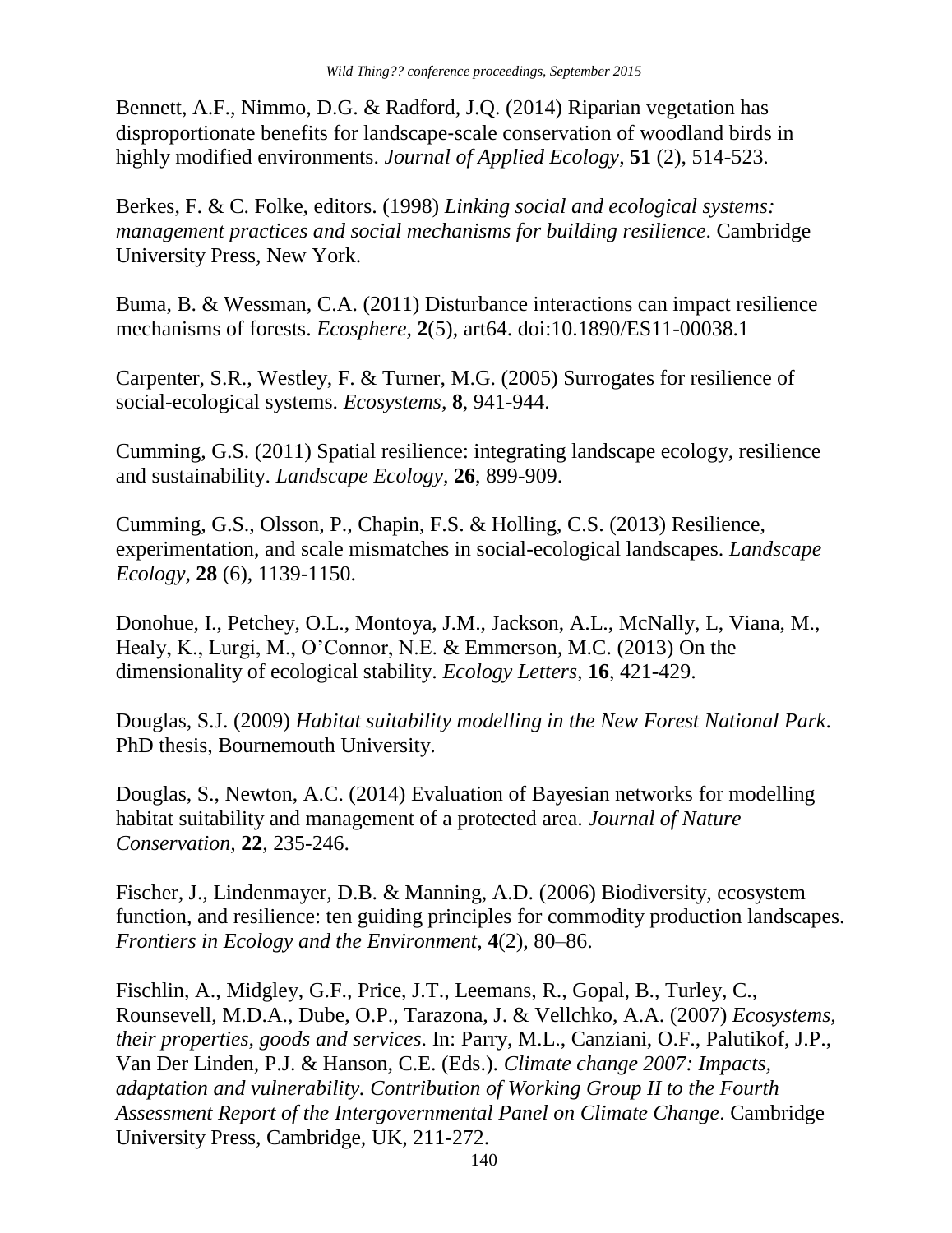Folke C (2006) Resilience: The emergence of a perspective for social-ecological systems analyses *Global Environ. Change*, **16**, 253-267

Grimm, V. & Wissel, C. (1997) Babel, or the ecological stability discussions: An inventory and analysis of terminology and a guide for avoiding confusion. *Oecologia,* **109**, 323-334.

HM Government (2011) *The Natural Choice: securing the value of nature*. The Stationery Office, London.

Hodder, K.H., Newton, A.C., Cantarello, E. & Perrella, L. (2014) Does landscapescale conservation management enhance the provision of ecosystem services? *International Journal of Biodiversity Science, Ecosystem Services and Management*, **10**(1), 71-83.

Holling, C.S., (1973) Resilience and stability of ecological systems. *Annual Review of Ecology and Systematics,* **4**, 1–23.

IPCC (2014) *Summary for policymakers*. In: Field, C.B., Barros, V.R., Dokken, D.J. (eds) *Climate Change 2014: Impacts, adaptation, and vulnerability. Part A: Global and sectoral aspects. Contribution of Working Group II to the Fifth Assessment Report of the Intergovernmental Panel on Climate Change*. Cambridge University Press, Cambridge, United Kingdom, and New York, NY, USA, 1-32.

Jump, A.S., Hunt, J.M. & Pen̈uelas, J. (2006) Rapid climate change-related growth decline at the southern range edge of *Fagus sylvatica*. *Global Change Biology*, **12**, 2163–2174.

Jung, T. (2009) Beech decline in Central Europe driven by the interaction between *Phytophthora* infections and climatic extremes. *Forest Pathology*, **39,** 73–94.

Jung, T., Hudler, G.W., Jensen-Tracey, S.L., Griffiths, H.M., Fleischmann, F. & Osswald, W. (2006) Involvement of *Phytophthora* species in the decline of European beech in Europe and the USA. *Mycologist*, **19**, 159.

Keith, S.A., Newton, A.C., Herbert, R.J.H. Morecroft, M.D. & Bealey, C.E. (2009) Non-Analogous Community formation in response to climate change. *Journal of Nature Conservation,* **17(4),** 228-235.

Lawton, J.H., Brotherton, P.N.M., Brown, V.K., Elphick, C., Fitter, A.H., Forshaw, J., Haddow, R.W., Hilborne, S., Leafe, R.N., Mace, G.M., Southgate, M.P., Sutherland, W.J., Tew, T.E., Varley, J. & Wynne, G.R. (2010) *Making Space for Nature: a review*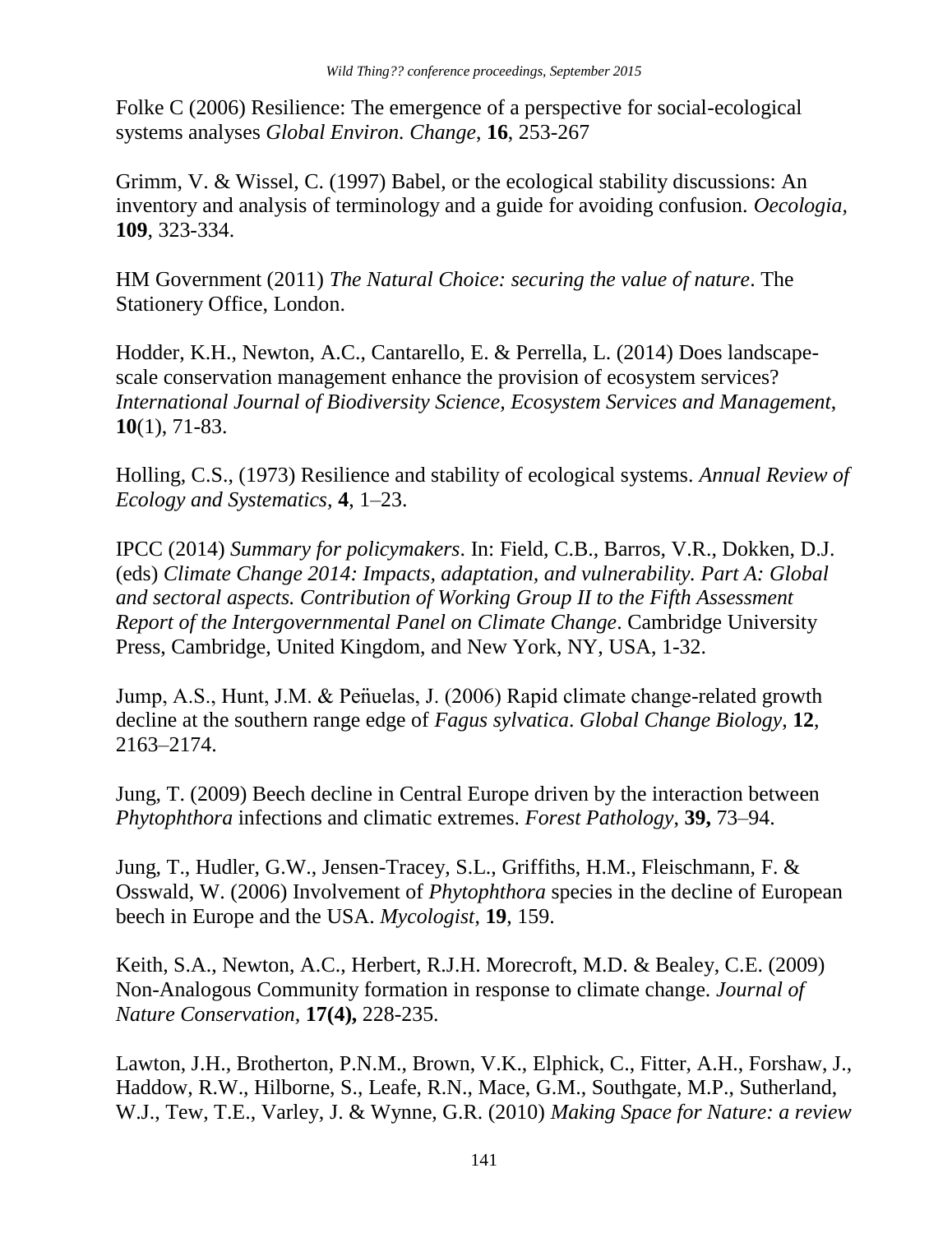*of England's wildlife sites and ecological network*. Department for Food, Agriculture and Rural Affairs, London.

Martin, P., Newton, A.C., Evans, P., Cantarello, E. & Mountford, E. (2015) Stand collapse in a temperate forest and its impact on forest structure and biodiversity. *Forest Ecology and Management*. In press.

McEvoy, D., Füngfeld, H. & Bosomworth, K. (2013) Resilience and climate change adaptation: the importance of framing. *Planning Practice and Research*, **28**(3), 280- 293.

Mountford, E.P. & Peterken, G.F. (2003) Long-term change and implications for the management of wood-pastures: experience over 40 years from Denny Wood, New Forest. *Forestry,* **76**, 19–43.

Mountford, E.P., Peterken, G.F., Edwards, P.J. & Manners, J.G. (1999) Long-term change in growth, mortality and regeneration of trees in Denny Wood, an old-growth wood-pasture in the New Forest (UK). *Perspectives in Plant Ecology, Evolution and Systematics*, **2**, 223–272.

Newton, A.C. (2009) *Bayesian belief networks in environmental modelling: a review of recent progress.* In: Findley, P.N. (ed.) *Environmental modelling: new research*. Nova Science Publishers, Hauppauge, New York, 13-50.

Newton, A.C. (ed.) (2010) *Biodiversity in the New Forest*. Pisces Publications, Newbury, Hampshire.

Newton, A.C. (2011) Social-ecological resilience and biodiversity conservation in a 900-year-old protected area. *Ecology and Society*, **16**(4), 13. <http://dx.doi.org/10.5751/ES-04308-160413>

Newton, A.C. (2013) Biodiversity conservation and the traditional management of common land: the case of the New Forest. In: Rotherham, I.D. (ed.) *Cultural severance and the environment. The ending of traditional and customary practice on commons and landscapes managed in common*. Springer Verlag, Berlin, 353-370.

Newton, A.C. & Cantarello, E. (2015) Restoration of forest resilience: an achievable goal? *New Forests*. DOI 10.1007/s11056-015-9489-1

Newton, A.C., Cantarello, E., Lovegrove, A., Appiah, D., Perrella, L. (2013a) *The influence of grazing animals on tree regeneration and woodland dynamics in the New Forest, England*. In: Rotherham, I.D. (ed.) *Trees, forested landscapes and grazing*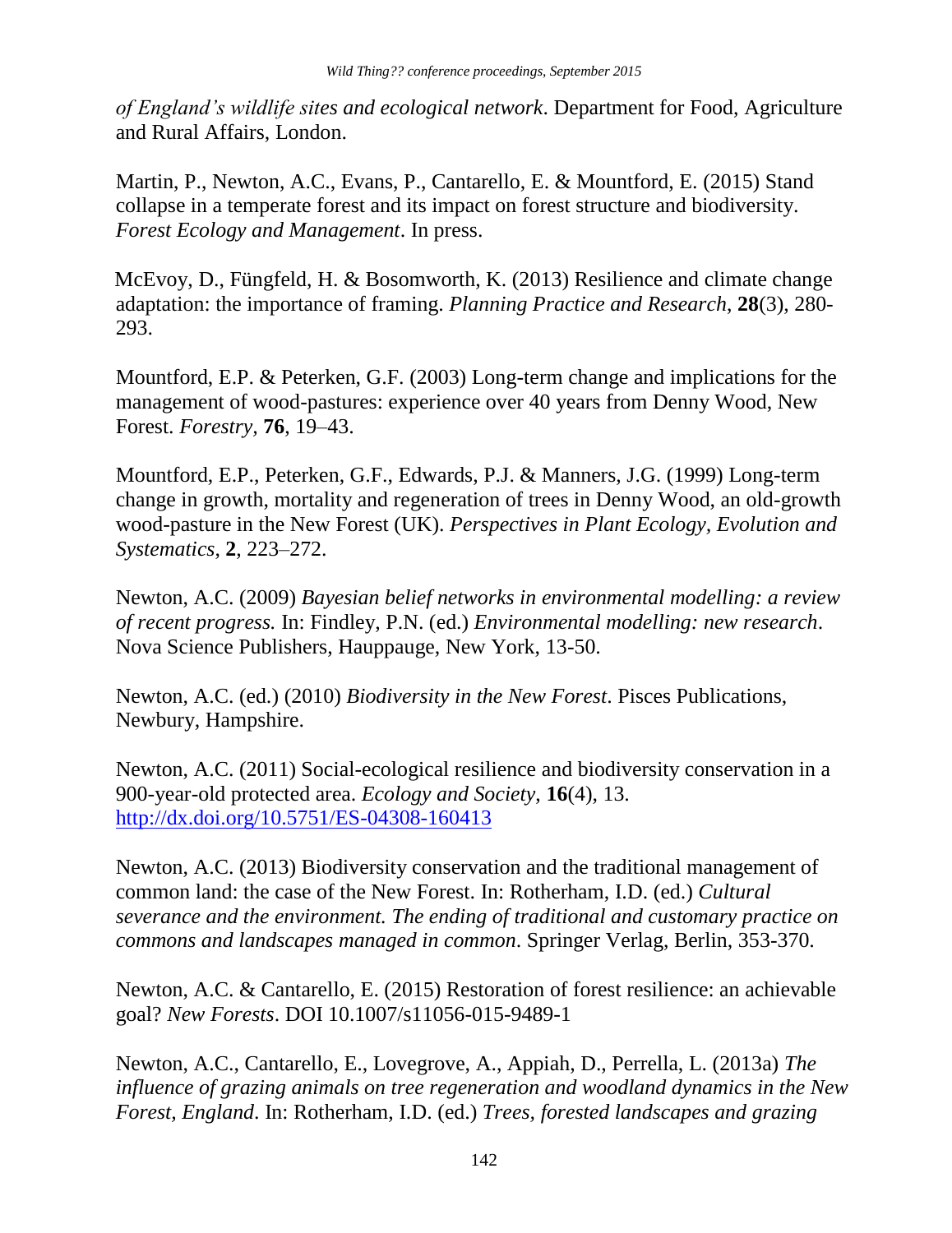*animals - a european perspective on woodlands and grazed treescapes*. Routledge, Oxford, 163-179.

Newton, A.C., Cantarello, E., Myers, G., Douglas, S. & Tejedor, N. (2010) *The condition and dynamics of New Forest woodlands*. In: Newton, A.C. (ed.) *Biodiversity in the New Forest*. Pisces Publications, Newbury, Hampshire. 132-147.

Newton, A.C., Cantarello, E., Tejedor, N. & Myers, G. (2013b) Dynamics and conservation management of a wooded landscape under high herbivore pressure. *International Journal of Biodiversity*, **213**, 15 pp. <http://dx.doi.org/10.1155/2013/273948>

Newton, A.C., Hodder, K., Cantarello, E., Perrella, L., Birch, J.C., Robins, J., Douglas, S., Moody, C. & Cordingley, J. (2012) Cost-benefit analysis of ecological networks assessed through spatial analysis of ecosystem services. *Journal of Applied Ecology,* **49**(3), 571-580.

Newton, A.C., Stewart, G.B., Diaz, A., Golicher, D. & Pullin, A.S. (2007) Bayesian belief networks as a tool for evidence-based conservation management. *Journal for Nature Conservation*, **15**(2), 144-160.

Peterken, G.F., Spencer, J.W. & Field, A.B. (1996) *Maintaining the Ancient and Ornamental woods of the New Forest*. Consultation document. Forestry Commission, Lyndhurst.

Power, S.A., Ashmore, M.R. & Ling, K.A. (1995) Recent trends in beech tree health in southern Britain and the influence of soil type. *Water, Air, and Soil Pollution*, **85**(3), 1293-1298.

Quine, C., Cahalan, C., Hester, A., Humphrey, J., Kirby, K., Moffat, A. & Valatin, G. (2011) *Woodlands*. In: *The UK National Ecosystem Assessment Technical Report*. UK National Ecosystem Assessment, UNEP-WCMC, Cambridge. 242-292.

Standish, R.J., Hobbs, R.J., Mayfield, M.M., Bestelmeyer, B.T., Suding, K.N., Battaglia, L.L., Eviner, V., Hawkes, C.V., Temperton, V.M., Cramer, V.A., Harris, J.A., Funk, J.L. & Thomas, P.A. (2014) Resilience in ecology: Abstraction, distraction, or where the action is? *Biological Conservation*, **177,** 43-51.

Sudmeier-Rieux, K. (2014) Resilience – an emerging paradigm of danger or of hope? *Disaster Prevention and Management*, **23(1),** 67-80.

Tubbs, C.R. (2001) *The New Forest. History, ecology and conservation*. New Forest Ninth Centenary Trust, Lyndhurst.